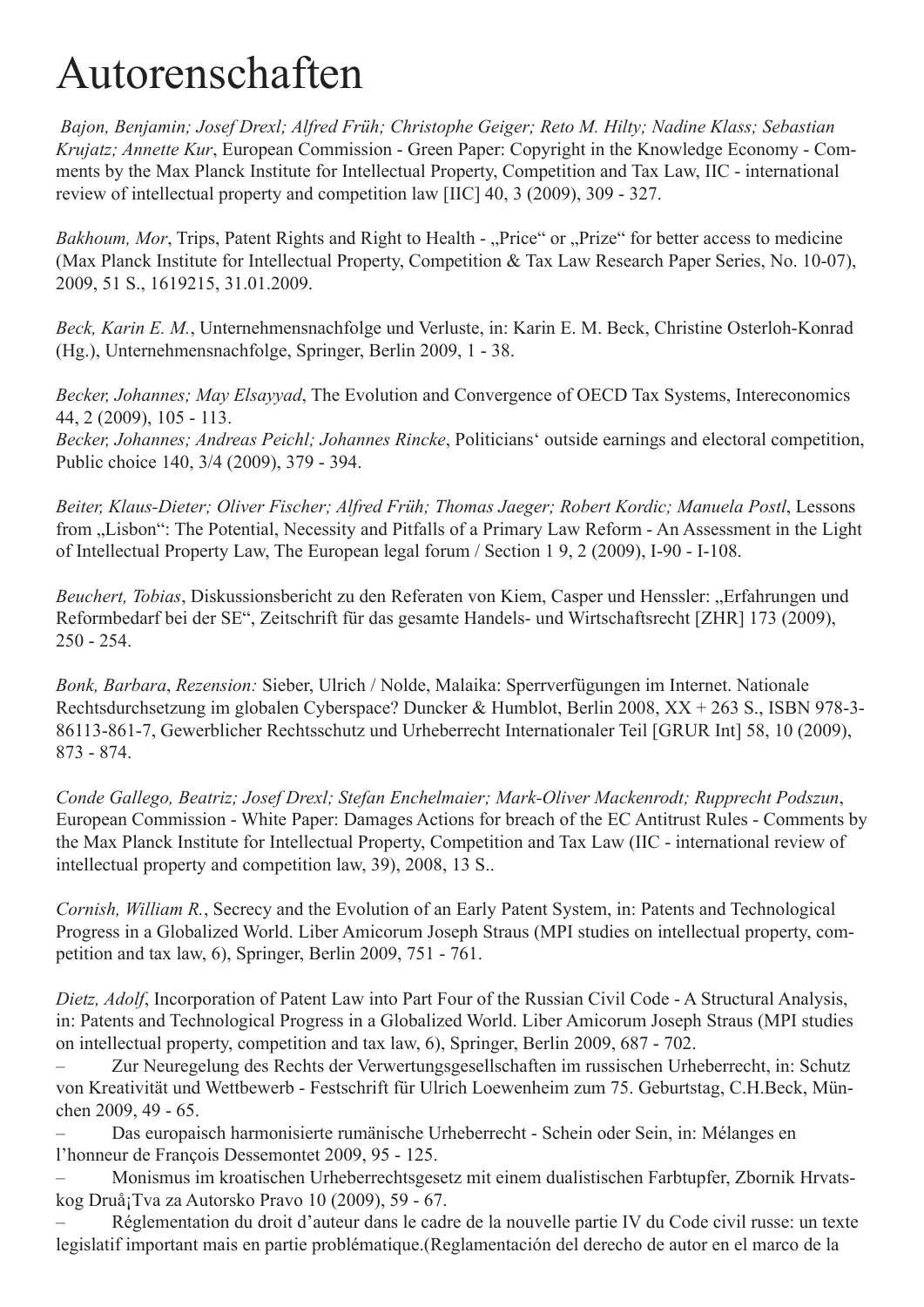nueva seccion IV del Código civil ruso: un texto legislativo importante pero parcialmente problematico), Revue internationale du droit d'Auteur [RIDA] 216 (2009), 122 - 181.

– Das europäisch harmonisierte rumänische Urheberrecht. Entwicklung und augenblicklicher Stand nach dem EU-Beitritt Rumäniens, Gewerblicher Rechtsschutz und Urheberrecht Internationaler Teil [GRUR Int] 58, 11 (2009), 883 - 895.

Gerichtskollegium für Zivilsachen des Obersten Gerichts der Russischen Föderation, Entscheidung vom 16.12.2008 - Nr. 78-V08-28 (Gorod nasch Sankt-Peterburg), Gewerblicher Rechtsschutz und Urheberrecht Internationaler Teil [GRUR Int] 58, 11 (2009), 948 - 950.

Neuregelung des russischen Urheberrechts: Zivilgesetzbuch der Russischen Föderation - Vierter Teil: (Föderales Gesetz Nr. 230-FZ vom 18. Dezember 2006), Gewerblicher Rechtsschutz und Urheberrecht Internationaler Teil [GRUR Int] 58, 3 (2009), 205 - 227.

Rezension: Brauhardt, Nadja: Die Entwicklung der Zensur im deutschen und chinesischen Recht und daraus folgende ökonomische Auswirkungen. Medienrechtliche Schriften Bd. 2, Universitätsverlag Ilmenau, Ilmenau 2007, 85 S., ISBN 978-3-939473-10-7, Archiv für Urheber-, Film-, Funk- und Theaterrecht [UFI-TA] 3 (2009), 923 - 925.

– *Rezension:* Götting, Horst-Peter / Westkamp, Guido (Hrsg.): Immaterialgüterrecht. Das Verhältnis von Geistigem Eigentum und Menschenrechten. ibidem-Verlag, Stuttgart 2008, 245 S., ISBN 978-3-89821- 839-9, Archiv für Urheber-, Film-, Funk- und Theaterrecht [UFITA] 3 (2009), 807 - 810.

*Drexl, Josef*, Deceptive Conduct in the Patent World - A Case for US Antitrust and EU Competition Law?, in: Patents and Technological Progress in a Globalized World. Liber Amicorum Joseph Straus (MPI studies on intellectual property, competition and tax law, 6), Springer, Berlin 2009, 137 - 156.

Die Verweigerung der Offenlegung von Unternehmensgeheimnissen als Missbrauch marktbeherrschender Stellung, in: Schutz von Kreativität und Wettbewerb - Festschrift für Ulrich Loewenheim zum 75. Geburtstag, C.H. Beck, München 2009, 437 - 455.

Healing with bananas - How should Community competition law deal with restraints on parallel trade in pharmaceuticals?, in: Technology and Competition - Contributions in Honour of Hanns Ullrich, Larcier, Brüssel 2009, 571 - 599.

Zwischen Konsolidierung des Verbraucherschutzrechts, Gemeinsamem Referenzrahmen und Kartellrecht: Auf der Suche nach einem Leitbild für die europäische Privatrechtsgesellschaft, in: Perspektiven des Privatrechts am Anfang des 21. Jahrhunderts - Festschrift für Dieter Medicus zum 80. Geburtstag, Heymanns, Köln 2009, 67 - 87.

– Wettbewerbsverfassung, in: Armin von Bogdandy, Jürgen Bast (Hg.), Europäisches Verfassungsrecht, Springer, Berlin 2009, 905 - 958.

Le droit de la concurrence international, menace ou gardien des droits de l'homme?, in: Laurence Boy, Jean-Baptiste Racine, Fabrice Siiriainen (Hg.), Droit économique et droits de l'homme, Larcier, Brüssel 2009, 335 - 359.

"Pay-for-Delay" and Blocking Patents - Targeting Phamaceutical Companies under European Competition Law, IIC - international review of intellectual property and competition law [IIC] 40, 7 (2009), 751 - 755.

*Drexl, Josef; Benjamin Bajon; Alfred Früh; Christophe Geiger; Reto M. Hilty; Nadine Klass; Sebastian Krujatz; Annette Kur*, European Commission - Green Paper: Copyright in the Knowledge Economy - Comments by the Max Planck Institute for Intellectual Property, Competition and Tax Law, IIC - international review of intellectual property and competition law [IIC] 40, 3 (2009), 309 - 327.

*Drexl, Josef; Beatriz Conde Gallego; Stefan Enchelmaier; Mark-Oliver Mackenrodt; Rupprecht Podszun*, European Commission - White Paper: Damages Actions for breach of the EC Antitrust Rules - Comments by the Max Planck Institute for Intellectual Property, Competition and Tax Law (IIC - international review of intellectual property and competition law, 39), 2008, 13 S..

*Drexl, Josef; Christophe Geiger; Reto M. Hilty; Paul Katzenberger; Nadine Klass; Annette Kur; Alexander Peukert*, Comment by the Max Planck Institute on the Commission's Proposal for a Directive to Amend Directive 2006/116 Concerning the Term of Protection for Copyright and Related Rights, European intellectual property review [EIPR] 31, 2 (2009), 59 - 72.

*Drexl, Josef; Reto M. Hilty; Thomas Jaeger; Hanns Ullrich*, Comments of the Max Planck Institute for Intellectual Property, Competition and Tax Law on the 2009 Commission Proposal for the Establishment of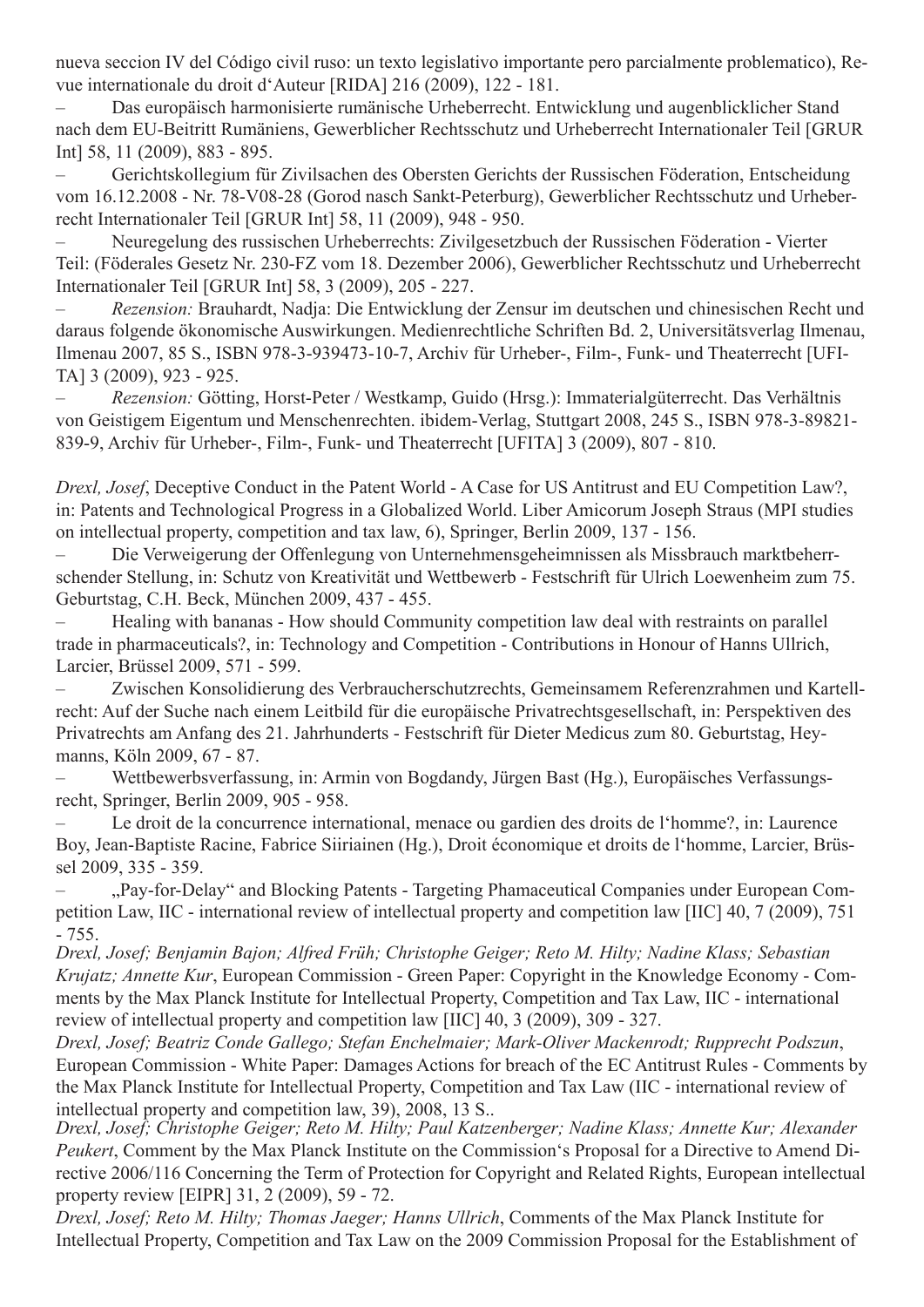a Unified European Patent Judiciary, IIC - international review of intellectual property and competition law [IIC] 40, 7 (2009), 817 - 838.

*Elsayyad, May; Johannes Becker*, The Evolution and Convergence of OECD Tax Systems, Intereconomics 44, 2 (2009), 105 - 113.

*Enchelmaier, Stefan*, *Rezension:* Langen, Eugen / Bunte, Hermann-Josef: Kommentar zum deutschen und europäischen Kartellrecht. 2 Bde. 10. Aufl., Luchterhand, Neuwied 2006. Bd. 1: Deutsches Kartellrecht, XLIX + 1915 S.; Bd. 2: Europäisches Kartellrecht, XXXVIII + 2159 S., Gewerblicher Rechtsschutz und Urheberrecht Internationaler Teil [GRUR Int] 58, 1 (2009), 85 - 86.

– *Rezension:* Immenga, Ulrich / Mestmäcker, Ernst-Joachim: Wettbewerbsrecht, 4. Aufl., Band 1: Kommentar zum Europäischen Kartellrecht. EG/Teil 1.2., Beck, München 2007, Teil 1. XXXVI + 1795 S., Teil 2. XXXVI + 1779 S., Rabels Zeitschrift für ausländisches und internationales Privatrecht [RabelsZ] 73, 2 (2009), 400 - 406.

*Enchelmaier, Stefan; Beatriz Conde Gallego; Josef Drexl; Mark-Oliver Mackenrodt; Rupprecht Podszun*, European Commission - White Paper: Damages Actions for breach of the EC Antitrust Rules - Comments by the Max Planck Institute for Intellectual Property, Competition and Tax Law (IIC - international review of intellectual property and competition law, 39), 2008, 13 S..

*Erker, Astrid; Andreas Gerten; Maximilian Haag; Sabine Heidenbauer; Daniel Kornack; Nadia Lagdali; Lukas Müller; Christine Osterloh-Konrad; Carlo Pohhausen; Philipp Redeker; Erik Röder; Wolfgang Schön*, Debt and Equity: What's the Difference? - A Comparative View (Max Planck Institute for Intellectual Property, Competition & Tax Law Research Paper Series, No. 09-09), 2009, 99 S.,.2009.

Closesd Context: Debt and Equity: What's the Difference? - A Comparative View (Max Planck Institute for Intellectual Property, Competition & Tax Law Research Paper Series, No. 09-09), 2009, 99 S.,.2009.

*Eßbauer, Susanne*, Geheimnisschutz im Jahres- und Konzernabschluss nach HGB und IAS/IFRS, in: Wolfgang Schön (Hg.), Rechnungslegung und Wettbewerbsschutz im deutschen und europäischen Recht (MPI studies on intellectual property, competition and tax law, 7), Springer, Berlin 2009, 287 - 374.

*Fikentscher, Wolfgang*, Law and Anthropology. Outlines, Issues, Suggestions (Abhandlungen / Bayerische Akademie der Wissenschaften, Philosophisch-Historische Klasse, Neue Folge, 132), Verl. der Bayer. Akad. der Wiss., München 2009, 512 S.

Finanzkrise, Wettbewerb und Regulierung, Gewerblicher Rechtsschutz und Urheberrecht Internationaler Teil [GRUR Int] 58, 8/9 (2009), 635 - 646.

– *Rezension:* Jaeger, Wolfgang / Pohlmann, Petra / Rieger, Harald / Schroeder, Dirk (eds.): Frankfurter Kommentar zum Kartellrecht, mit Kommentierung des EG- Kartellrechts, des GWB und einer Darstellung ausländischer Kartellrechtsordnungen, edition Köln 1982/2006. Loose leaf (incl. 64th delivery), Verlag Dr. Otto Schmidt, Köln 1982/2006, 6 volumes, approx. 7000 pp., IIC - international review of intellectual property and competition law [IIC] 40, 6 (2009), 747 - 750.

*Fischer, Oliver; Klaus-Dieter Beiter; Alfred Früh; Thomas Jaeger; Robert Kordic; Manuela Postl*, Lessons from ...Lisbon": The Potential, Necessity and Pitfalls of a Primary Law Reform - An Assessment in the Light of Intellectual Property Law, The European legal forum / Section 1 9, 2 (2009), I-90 - I-108. *Fischer, Oliver; Alfred Früh; Thomas Jaeger; Robert Kordic; Manuela Postl, Lektionen aus "Lissabon":* Potential, Bedarf und Fallstricke einer Primärrechtsreform am Beispiel des Immaterialgüterrechts, The European legal forum / Section 1 9, 2 (2009), II-29 - II-47.

*Friese, Arne*, Rechtsformwahlfreiheit im Europäischen Steuerrecht, Ludwig-Maximilians-Universität, München 2009, Dissertation

*Früh, Alfred*, Die Entwicklung des wettbewerbsrechtlichen Marktkonzeptes - Ein Beitrag zur Marktabgrenzung in fünf Thesen, in: Emanuel V. Towfigh et al. (Hg.), Recht und Markt - Wechselbeziehungen zweier Ordnungen, 49. Assistententagung Öffentliches Recht; Tagung der Wissenschaftlichen Mitarbeiterinnen und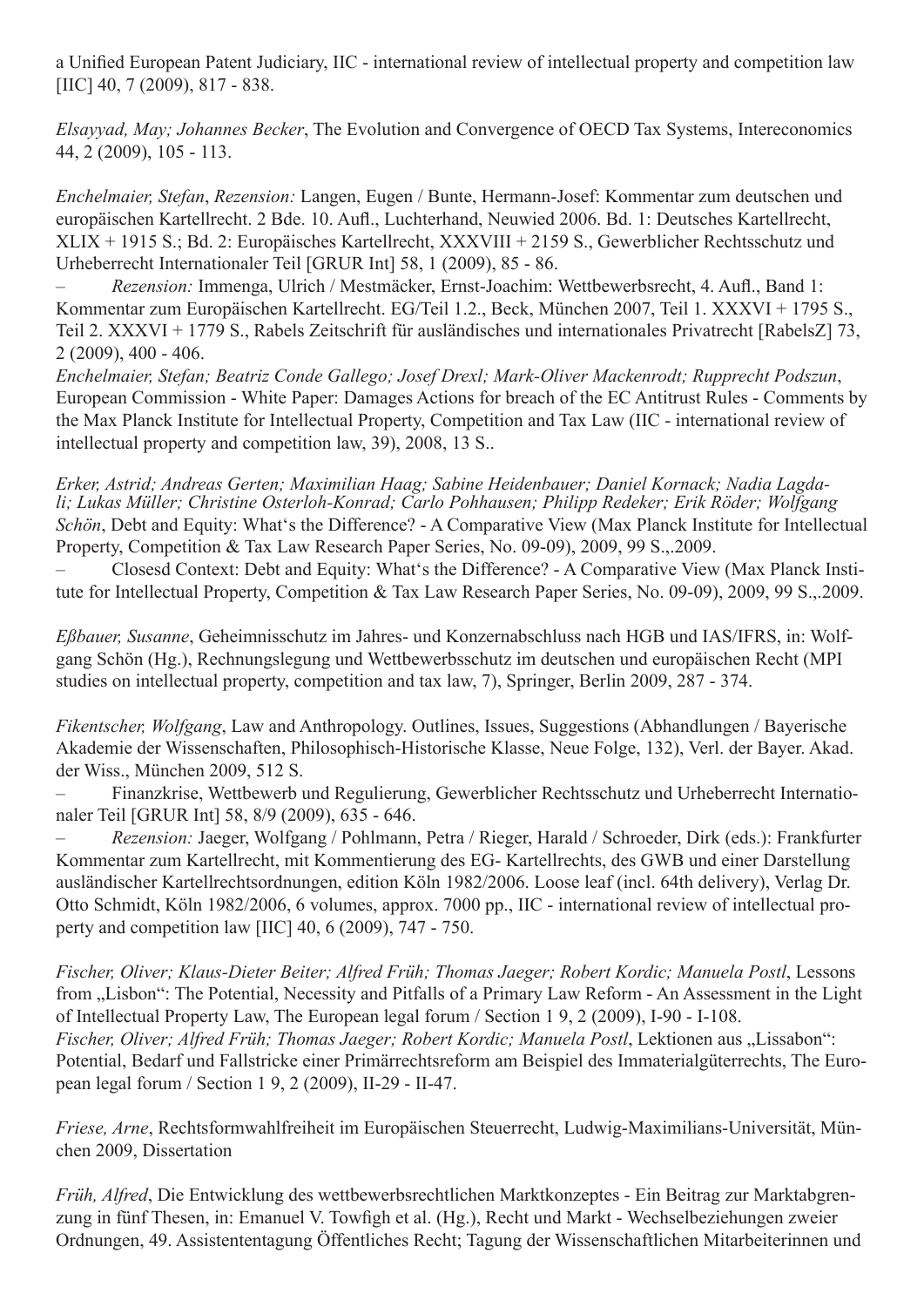Mitarbeiter, Nomos, Baden-Baden 2009, 249 - 268.

– *Rezension:* Nagel, Stefan: Schweizerisches Kartellprivatrecht im internationalen Vergleich. 1. Aufl., Verlag Dike, Zürich, St. Gallen 2007, 331 S., ISBN 978-3-03751-039-1, Gewerblicher Rechtsschutz und Urheberrecht Internationaler Teil [GRUR Int] 58, 1 (2009), 86 - 87.

*Früh, Alfred; Benjamin Bajon; Josef Drexl; Christophe Geiger; Reto M. Hilty; Nadine Klass; Sebastian Krujatz; Annette Kur*, European Commission - Green Paper: Copyright in the Knowledge Economy - Comments by the Max Planck Institute for Intellectual Property, Competition and Tax Law, IIC - international review of intellectual property and competition law [IIC] 40, 3 (2009), 309 - 327.

*Früh, Alfred; Klaus-Dieter Beiter; Oliver Fischer; Thomas Jaeger; Robert Kordic; Manuela Postl*, Lessons from "Lisbon": The Potential, Necessity and Pitfalls of a Primary Law Reform - An Assessment in the Light of Intellectual Property Law, The European legal forum / Section 1 9, 2 (2009), I-90 - I-108.

*Früh, Alfred; Oliver Fischer; Thomas Jaeger; Robert Kordic; Manuela Postl, Lektionen aus "Lissabon":* Potential, Bedarf und Fallstricke einer Primärrechtsreform am Beispiel des Immaterialgüterrechts, The European legal forum / Section 1 9, 2 (2009), II-29 - II-47.

*Früh, Alfred; Thomas Jaeger*, Neue Wege für die europäische Integration: Demokratische Elemente als Lösung der mangelnden Legitimität NZZ / Internationale Ausgabe 15.06.2009, 5.

*Ganea, Peter*, Can China be Forced to Enforce IP Rights?, in: Patents and Technological Progress in a Globalized World. Liber Amicorum Joseph Straus (MPI studies on intellectual property, competition and tax law, 6), Springer, Berlin 2009, 379 - 390.

*Garate, Christian*, Chile, in: Michael Lang (Hg.), Recent tax treaty developments around the globe (Series on international tax law; 59), Linde Verl., Wien 2009, 59 - 76.

*Geiger, Christophe*, Copyright's fundamental rights dimension at EU level, in: Estelle Derclaye (Hg.), Research handbook on the future of EU copyright, Edward Elgar, Cheltenham/ Northampton 2009, 27 - 48. Intellectual Property Shall be Protected!? Article 17 (2) of the Charter of Fundamental Rights of

the European Union: a Mysterious Provision with an Unclear Scope, European intellectual property review [EIPR] 31, 3 (2009), 113 - 117.

– Implementing an International Instrument for Interpreting Copyright Limitations and Exceptions, IIC - international review of intellectual property and competition law [IIC] 40, 6 (2009), 627 - 642.

The Extension of the Term of Copyright and Certain Neighbouring Rights - A Never-Ending Story?, IIC - international review of intellectual property and competition law [IIC] 40, 1 (2009), 78 - 82.

Die "Elektonische Pressespiegel"- Entscheidung des schweizerischen Bundesgerichts: eine willkommene Anpassung des Urheberrechts an die Bedürfnisse der Informationsgesellschaft, Zeitschrift für Urheberund Medienrecht [ZUM] 25, 1 (2009), 49 - 53.

*Geiger, Christophe; Benjamin Bajon; Josef Drexl; Alfred Früh; Reto M. Hilty; Nadine Klass; Sebastian Krujatz; Annette Kur*, European Commission - Green Paper: Copyright in the Knowledge Economy - Comments by the Max Planck Institute for Intellectual Property, Competition and Tax Law, IIC - international review of intellectual property and competition law [IIC] 40, 3 (2009), 309 - 327.

*Geiger, Christophe; Adrien Bouvel; Stéphanie Carre; Théo Hassler; Franck Macrez; Joanna Schmidt-Szalewski*, What Limitations to Copyright in the Information Society? A Comment on the European Commissions Green Paper 'Copyright in the Knowledge Economy', IIC - international review of intellectual property and competition law [IIC] 40, 4 (2009), 412 - 433.

*Geiger, Christophe; Josef Drexl; Reto M. Hilty; Paul Katzenberger; Nadine Klass; Annette Kur; Alexander Peukert*, Comment by the Max Planck Institute on the Commission's Proposal for a Directive to Amend Directive 2006/116 Concerning the Term of Protection for Copyright and Related Rights, European intellectual property review [EIPR] 31, 2 (2009), 59 - 72.

*Geiger, Christophe; Jonathan Griffiths; Reto M. Hilty, Declaração sobre o "Teste dos Três Passos" do direito* de autor, in: José de Oliveira Ascensão (Hg.), Direito da Sociedade da Informacao, Bd. 8, Coimbra, Coimbra Editora 2009, 471 - 482.

Declaration on a Balanced Interpretation of the 'Three-Step Test' in Copyright Law, ami - tijdschrift voor auteurs-, media- & informatierecht 33, 1 (2009), 8 - 11.

*Geiger, Christophe; Thibaud Lelong*, Organizing an innovative company, in: Adam Jolly, Jeremy Philpott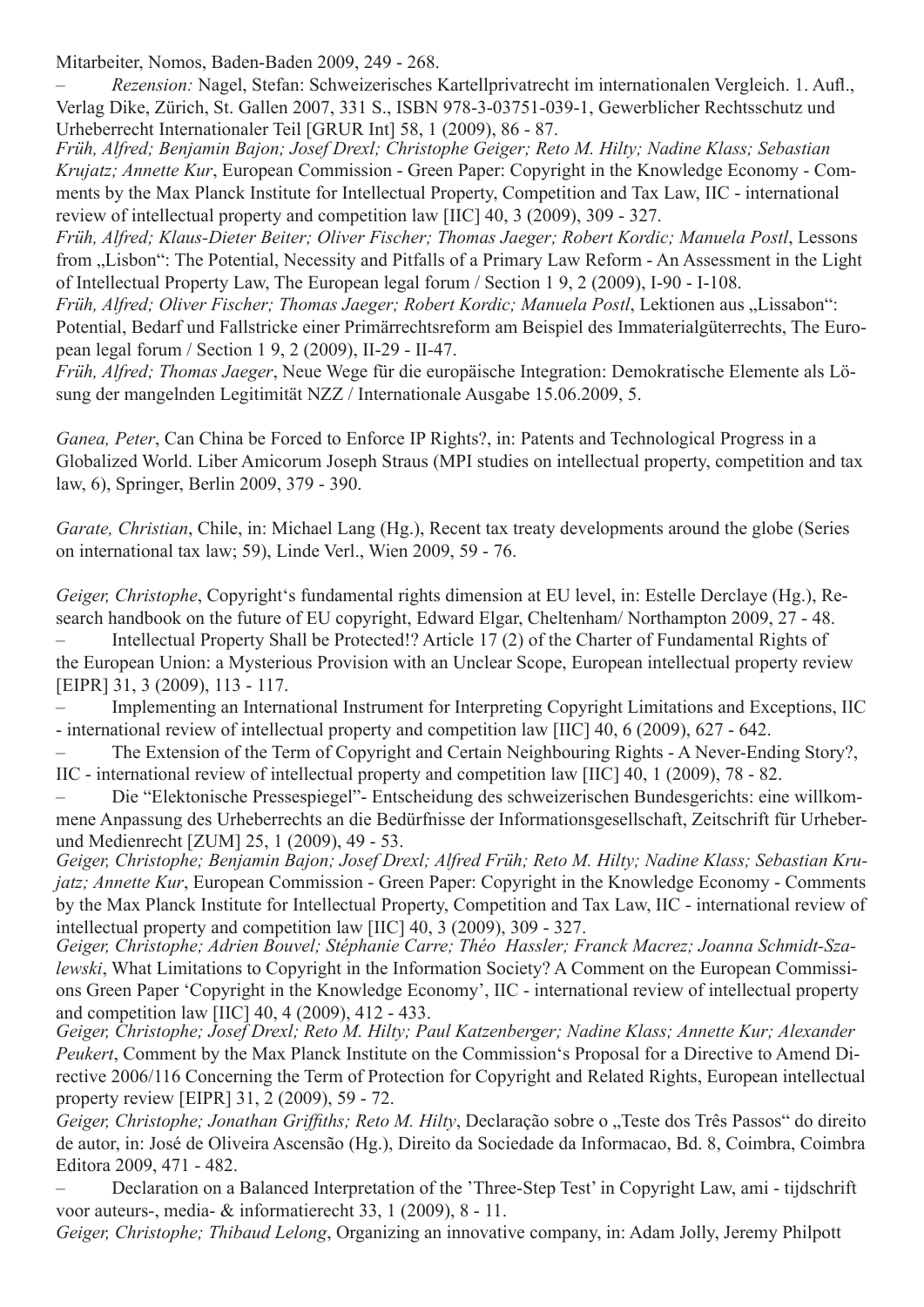(Hg.), The Handbook of European Intellectual Property Management, 2. Aufl., Kogan Page, London 2009, 419 - 424.

*Gerten, Andreas; Andreas Bullen; Birgit Stürzlinger*, A Report On The OECD Discussion Draft on Business

Restructurings, Tax notes international 53, 11 (2009), 997 - 1014.<br>Gerten, Andreas; Astrid Erker; Maximilian Haag; Sabine Heidenbauer; Daniel Kornack: Nadia Lagda-*Gerten, Andreas; Astrid Erker; Maximilian Haag; Sabine Heidenbauer; Daniel Kornack; Nadia Lagda- li; Lukas Müller; Christine Osterloh-Konrad; Carlo Pohhausen; Philipp Redeker; Erik Röder; Wolfgang Schön*, Debt and Equity: What's the Difference? - A Comparative View (Max Planck Institute for Intellectual Property, Competition & Tax Law Research Paper Series, No. 09-09), 2009, 99 S.,.2009.

Closesd Context: Debt and Equity: What's the Difference? - A Comparative View (Max Planck Institute for Intellectual Property, Competition & Tax Law Research Paper Series, No. 09-09), 2009, 99 S.,.2009.

*Große Ruse-Khan, Henning*, Access to knowledge under the international copyright regime, the WIPO development agenda and the European Communities' new external trade and IP policy, in: Estelle Derclaye (Hg.), Research Handbook on the Future of EU Copyright, Edward Elgar, Cheltenham; Northampton 2009, 575 - 612.

Time for a Paradigm Shift? Exploring Maximum Standards in International Intellectual Property Protection, Trade, Law and Development [TL & D] 1, 1 (2009), 56 - 102.

*Große Ruse-Khan, Henning; Thomas Jaeger*, Policing Patents Worldwide? EC Border Measures against Transiting Generic Drugs under EC and WTO Intellectual Property Regimes, IIC - international review of intellectual property and competition law [IIC] 40, 5 (2009), 502 - 538.

*Haag, Maximilian*, § 20 Freibetrag für Gewinne aus der Veräußerung von Anteilen an Zielgesellschaften, in: Heiner-Geort Feldhaus, Amos Veith (Hg.), Frankfurter Kommentar zu Private Equity, Verlag Recht und Wirtschaft, Frankfurt am Main 2009, 495 - 508.

*Haag, Maximilian; Astrid Erker; Andreas Gerten; Sabine Heidenbauer; Daniel Kornack; Nadia Lagdali; Lukas Müller; Christine Osterloh-Konrad; Carlo Pohhausen; Philipp Redeker; Erik Röder; Wolfgang Schön*, Debt and Equity: What's the Difference? - A Comparative View (Max Planck Institute for Intellectual Property, Competition & Tax Law Research Paper Series, No. 09-09), 2009, 99 S.,.2009.

Closesd Context: Debt and Equity: What's the Difference? - A Comparative View (Max Planck Institute for Intellectual Property, Competition & Tax Law Research Paper Series, No. 09-09), 2009, 99 S.,.2009.

*Hansen, Gerd*, Warum Urheberrecht? Die Rechtfertigung des Urheberrechts unter besonderer Berücksichtigung des Nutzerschutzes (Abhandlungen zum Urheber- und Kommunikationsrecht des Max-Planck-Instituts für Geistiges Eigentum, Wettbewerbs- und Steuerrecht, München, 53), 1. Aufl., Nomos, Baden-Baden 2009,  $XVIII + 479 S.$ 

*Hellgardt, Alexander*, Prospekthaftung, in: Jürgen Basedow, Klaus J. Hopt, Reinhard Zimmermann (Hg.), Handwörterbuch des Europäischen Privatrechts, Bd. 2: Kauf - Zwingendes Recht, Mohr Siebeck, Tübingen 2009, 1205 - 1208.

Kapitalmarktpublizität, in: Jürgen Basedow, Klaus J. Hopt, Reinhard Zimmermann (Hg.), Handwörterbuch des Europäischen Privatrechts, Bd. 1: Abschlussprüfer - Kartellverfahrensrecht, Mohr Siebeck, Tübingen 2009, 935 - 938.

*Hellgardt, Alexander; Martin Illmer*, Wiederauferstehung der Sitztheorie?, Bundesgerichtshof, 27.10.2008 - II ZR 158/06 NZG 2009, 68 - Trabrennbahn, Neue Zeitschrift für Gesellschaftsrecht [NZG] 12, 3 (2009), 94 - 96.

*Hellgardt, Alexander; Wolf-Georg Ringe*, Internationale Kapitalmarkthaftung als Corporate Governance - Haftungstatbestände und Kollisionsrecht in transatlantischer Perspektive, Zeitschrift für das gesamte Handels- und Wirtschaftsrecht [ZHR] 173 (2009), 802 - 838.

*Henning-Bodewig, Frauke; Frauke Henning- Bodewig*, Was gehört zum Lauterkeitsrecht?, in: Reto M. Hilty, Frauke Henning-Bodewig (Hg.), Lauterkeitsrecht und Acquis Communautaire, Springer, Berlin; Heidelberg 2009, 9 - 27.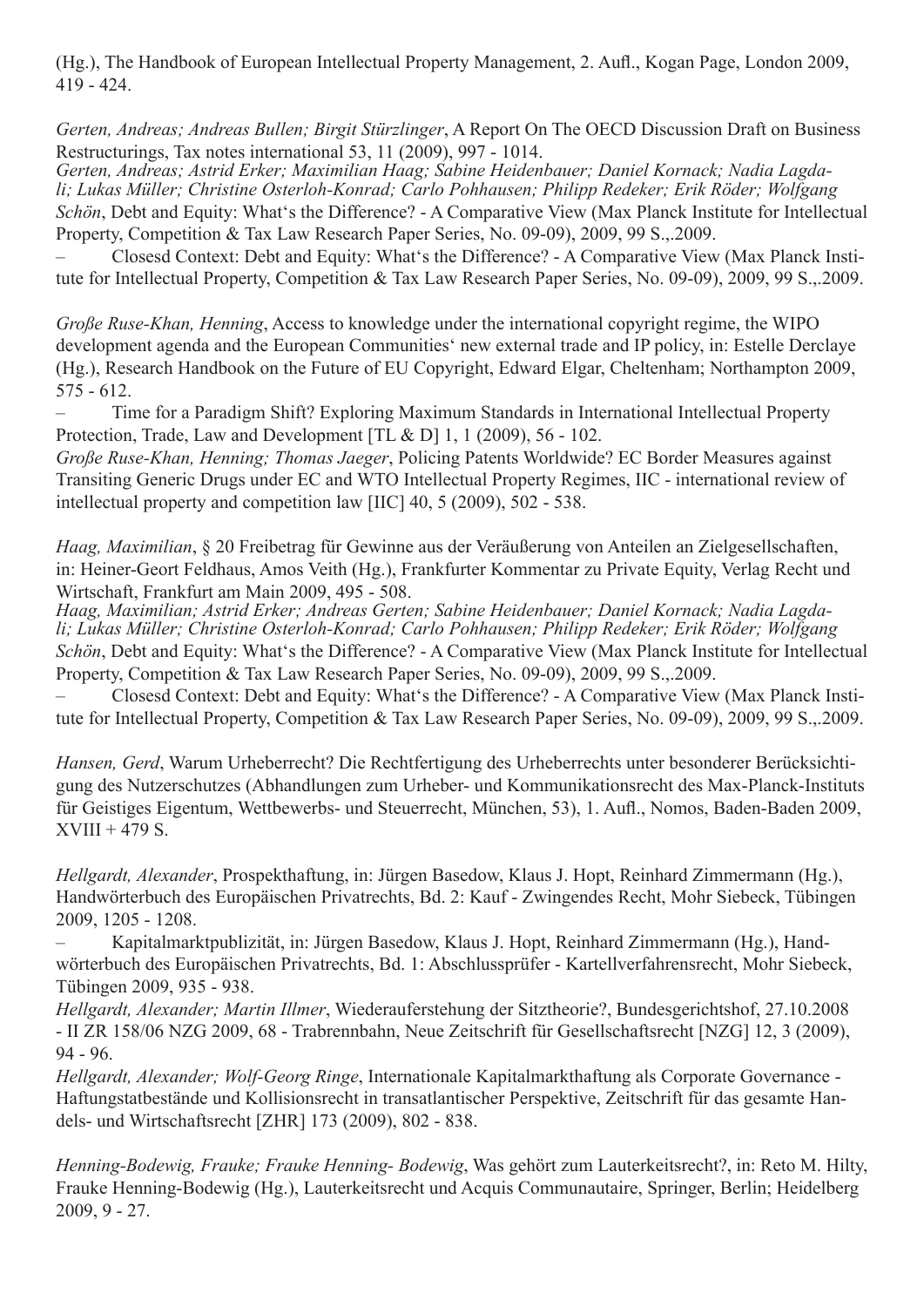*Hilty, Reto M.*, Immaterialgüterrecht - Kommentar, in: Andreas Kellerhals (Hg.), Wirtschaftsrecht Schweiz - EG - Überblick und Kommentar, Bd. 2008/09, Dike Verlag, Zürich; St. Gallen 2009, 211 - 223.

Legal Protection of Cultural Heritage in a World of Intellectual Property Rights, in: Patents and Technological Progress in a Globalized World. Liber Amicorum Joseph Straus (MPI studies on intellectual property, competition and tax law, 6), Springer, Berlin 2009, 763 - 779.

Ungereimtheiten auf der urheberrechtlichen Wertschöpfungskette. Der Wissenschaftsmarkt als Prüfstein für die urheberrechtliche Zwangslizenz, in: Schutz von Kreativität und Wettbewerb - Festschrift für Ulrich Loewenheim zum 75. Geburtstag, C.H.Beck, München 2009, 119 - 135.

The role of patent quality in Europe, in: Technology and Competition - Contributions in Honour of Hanns Ullrich, Larcier, Brüssel 2009, 91 - 121.

Open Innovation in einer Welt mit geistigem Eigentum, in: Arnold Picot, Stefan Doeblin (Hg.), Innovationsführerschaft durch Open Innovation. Chancen für die Telekommunikations-, IT- und Medienindustrie, Springer, Berlin 2009, 171 - 185.

Türkisches Urheberrecht und Europäischer Acquis Communautaire, in: Yeşim M. Atamer, Klaus J. Hopt (Hg.), Kompatibilität des türkischen und europäischen Wirtschaftsrechts, Mohr Siebeck, Tübingen 2009, 309 - 324.

Renaissance der Zwangslizenzen im Urheberrecht? Gedanken zu Ungereimtheiten auf der urheberrechtlichen Wertschöpfungskette, Gewerblicher Rechtsschutz und Urheberrecht [GRUR] 111, 7 (2009), 633 - 644.

Rationales for the Legal Protection of Intangible Goods and Cultural Heritage, IIC - international review of intellectual property and competition law [IIC] 40, 8 (2009), 883 - 911.

*Hilty, Reto M.; Benjamin Bajon; Josef Drexl; Alfred Früh; Christophe Geiger; Nadine Klass; Sebastian Krujatz; Annette Kur*, European Commission - Green Paper: Copyright in the Knowledge Economy - Comments by the Max Planck Institute for Intellectual Property, Competition and Tax Law, IIC - international review of intellectual property and competition law [IIC] 40, 3 (2009), 309 - 327.

*Hilty, Reto M.; Tobias Baumgartner*, Immaterialgüterrecht - Rechtsentwicklungen EG, in: Andreas Kellerhals (Hg.), Wirtschaftsrecht Schweiz - EG - Überblick und Kommentar, Bd. 2008/09, Dike Verlag, Zürich; St. Gallen 2009, 197 - 210.

*Hilty, Reto M.; Josef Drexl; Christophe Geiger; Paul Katzenberger; Nadine Klass; Annette Kur; Alexander Peukert*, Comment by the Max Planck Institute on the Commission's Proposal for a Directive to Amend Directive 2006/116 Concerning the Term of Protection for Copyright and Related Rights, European intellectual property review [EIPR] 31, 2 (2009), 59 - 72.

*Hilty, Reto M.; Josef Drexl; Thomas Jaeger; Hanns Ullrich*, Comments of the Max Planck Institute for Intellectual Property, Competition and Tax Law on the 2009 Commission Proposal for the Establishment of a Unified European Patent Judiciary, IIC - international review of intellectual property and competition law [IIC] 40, 7 (2009), 817 - 838.

*Hilty, Reto M.; Christophe Geiger; Jonathan Griffiths, Declaração sobre o "Teste dos Três Passos" do direito* de autor, in: José de Oliveira Ascensão (Hg.), Direito da Sociedade da Informacao, Bd. 8, Coimbra, Coimbra Editora 2009, 471 - 482.

Declaration on a Balanced Interpretation of the 'Three-Step Test' in Copyright Law, ami - tijdschrift voor auteurs-, media- & informatierecht 33, 1 (2009), 8 - 11.

*Jaeger, Thomas*, Wesentliche Legislativakte und ausgewählte Anwendungspraxis, in: Thomas Jaeger (Hg.), Beihilferecht - Jahrbuch 2009, NWV, Wien 2009, 15 - 142.

– Vertragsdeterminierung durch Wettbewerbsrecht am Beispiel Opel, GPR - Zeitschrift für Gemeinschaftsprivatrecht [GPR] 6, 4 (2009), 192 - 199.

– Facelifting für die nationale Durchsetzung des Beihilfeverbots, Ecolex - Zeitschrift für Wirtschaftsrecht [Ecolex] 20, 4 (2009), 369 - 373.

Zivilrechtliche Instrumente der Finanzmarktstabilisierung und Gemeinschaftsrecht, GPR - Zeitschrift für Gemeinschaftsprivatrecht [GPR] 6, 2 (2009), 54 - 62.

How much flexibility do we need? - Commission crisis management revisited, European state aid law quarterly [EStAL] 8, 1 (2009), 3 - 5.

Whip out your Keynes! (or any other), European state aid law quarterly [EStAL] 8, 3 (2009), 257 -258.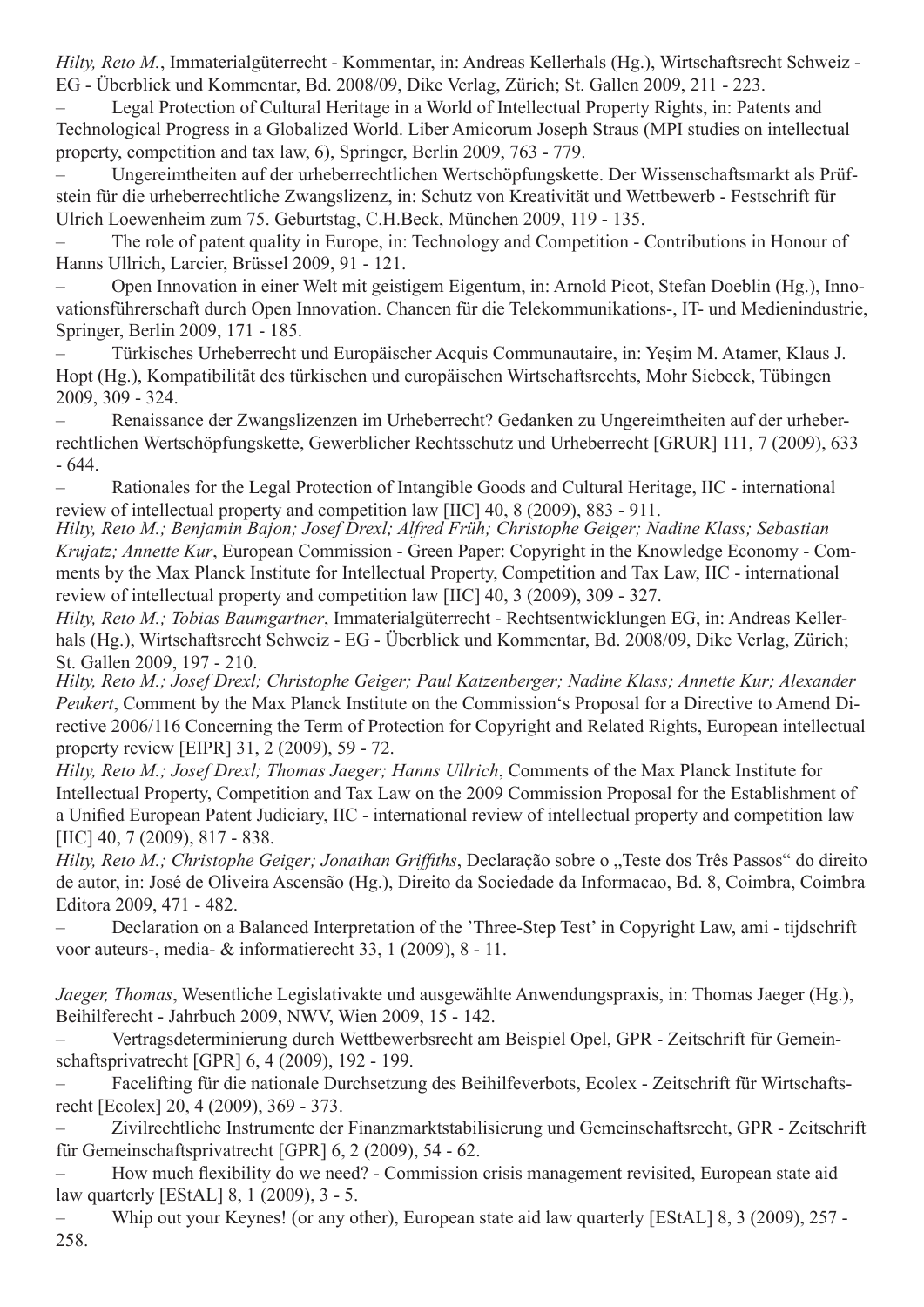Düsseldorf District Court (Landesgericht): Germany - Council Regulation (EC) No. 44/2001 of 22 December 2000 on Jurisdiction and the Recognition and Enforcement of Judgments in Civil and Commercial Matters, Art. 27(1), IIC - international review of intellectual property and competition law [IIC] 40, 1  $(2009)$ , 96 - 106.

– *Rezension:* Rieckhoff, Henning: Der Vorbehalt des Gesetzes im Europarecht. Jus Internationale et Europaeum Bd. 18, Verlag Mohr Siebeck, Tübingen 2007, XXI + 312 S., ISBN 978-3-16-149456-7, Zeitschrift für Versicherungswesen [ZfV] 3 (2009), 373 - 375.

– *Rezension:* Amschewitz, Dennis: Die Durchsetzungsrichtlinie und ihre Umsetzung im deutschen Recht. Geistiges Eigentum und Wettbewerbsrecht Bd. 21, Mohr Siebeck, Tübingen 2008, XXX + 427 S., ISBN 978-3-16-149752-2, Gewerblicher Rechtsschutz und Urheberrecht Internationaler Teil [GRUR Int] 58, 8/9 (2009), 783 - 784.

*Jaeger, Thomas; Klaus-Dieter Beiter; Oliver Fischer; Alfred Früh; Robert Kordic; Manuela Postl*, Lessons from "Lisbon": The Potential, Necessity and Pitfalls of a Primary Law Reform - An Assessment in the Light of Intellectual Property Law, The European legal forum / Section 1 9, 2 (2009), I-90 - I-108.

*Jaeger, Thomas; Josef Drexl; Reto M. Hilty; Hanns Ullrich*, Comments of the Max Planck Institute for Intellectual Property, Competition and Tax Law on the 2009 Commission Proposal for the Establishment of a Unified European Patent Judiciary, IIC - international review of intellectual property and competition law [IIC] 40, 7 (2009), 817 - 838.

*Jaeger, Thomas; Thomas Eilmansberger*, Zum Begriff der Durchführung rechtswidriger Beihilfen - Eine Untersuchung am Beispiel der österreichischen KWK-Förderung, Wirtschaftsrechtliche Blätter [WBL] 23, 10 (2009), 482 - 489.

*Jaeger, Thomas; Thomas Eilmansberger ; Günter Herzig; Peter Thyri*, Materielles Europarecht. Lehrbuch mit Originalquellen. Binnenmarkt, Vergaberecht, Wettbewerbsrecht, staatliche Beihilfen, 2. Aufl., LexisNexis, Wien 2009, XXX + 378 S.

Jaeger, Thomas; Oliver Fischer; Alfred Früh; Robert Kordic; Manuela Postl, Lektionen aus "Lissabon": Potential, Bedarf und Fallstricke einer Primärrechtsreform am Beispiel des Immaterialgüterrechts, The European legal forum / Section 1 9, 2 (2009), II-29 - II-47.

*Jaeger, Thomas; Alfred Früh*, Neue Wege für die europäische Integration: Demokratische Elemente als Lösung der mangelnden Legitimität NZZ / Internationale Ausgabe 15.06.2009, 5.

*Jaeger, Thomas; Henning Große Ruse-Khan*, Policing Patents Worldwide? EC Border Measures against Transiting Generic Drugs under EC and WTO Intellectual Property Regimes, IIC - international review of intellectual property and competition law [IIC] 40, 5 (2009), 502 - 538.

*Katzenberger, Paul*, *Rezension:* Salagean, Emil: Sampling im deutschen, schweizerischen und US-amerikanischen Urheberrecht. UFITA Schriftenreihe Bd. 248, Verlag Nomos, Baden-Baden 2008, XIX + 294 S., ISBN 978-3-8329-3380-7, Gewerblicher Rechtsschutz und Urheberrecht Internationaler Teil [GRUR Int] 58, 4 (2009), 359 - 360.

– *Rezension:* Götting, Horst-Peter / Schertz, Christian / Seitz, Walter (Hrsg.): Handbuch des Persönlichkeitsrechts. Verlag C.H. Beck, München 2008, LXIII + 1227 S., ISBN 978-3-406-57049-0, Gewerblicher Rechtsschutz und Urheberrecht Internationaler Teil [GRUR Int] 58, 11 (2009), 966 - 967.

*Rezension:* Lewinski, Silke von: International Copyright Law and Policy. Oxford University Press, Oxford, New York 2008, LX + 618 S., ISBN 978-0-19-920720-6, Gewerblicher Rechtsschutz und Urheberrecht Internationaler Teil [GRUR Int] 58, 7 (2009), 625.

Rezension: Weber, Annette: Die urheberrechtliche Stellung des unabhängigen Film- und Fernsehproduzenten. Verlag Nomos, Baden-Baden 2007, 423 S., ISBN 978-3-8329-2960-2, Gewerblicher Rechtsschutz und Urheberrecht Internationaler Teil [GRUR Int] 58, 4 (2009), 360 - 361.

– *Rezension:* Büscher, Wolfgang / Dittmer, Stefan / Schiwy, Peter (Hrsg.): Gewerblicher Rechtsschutz Urheberrecht Medienrecht. Kommentar. Carl Heymanns Verlag, Köln 2008, XXXVII + 2930 S., ISBN 978- 3-452-26678-1, Gewerblicher Rechtsschutz und Urheberrecht Internationaler Teil [GRUR Int] 58, 3 (2009), 268 - 269.

*Rezension:* Fröhlich, Stefan: Düfte als geistiges Eigentum. Geistiges Eigentum und Wettbewerbsrecht Bd. 24, Verlag Mohr Siebeck, Tübingen 2008, XIII + 244 S., ISBN 978-3-16-149868-8, Gewerblicher Rechtsschutz und Urheberrecht Internationaler Teil [GRUR Int] 58, 7 (2009), 627 - 628.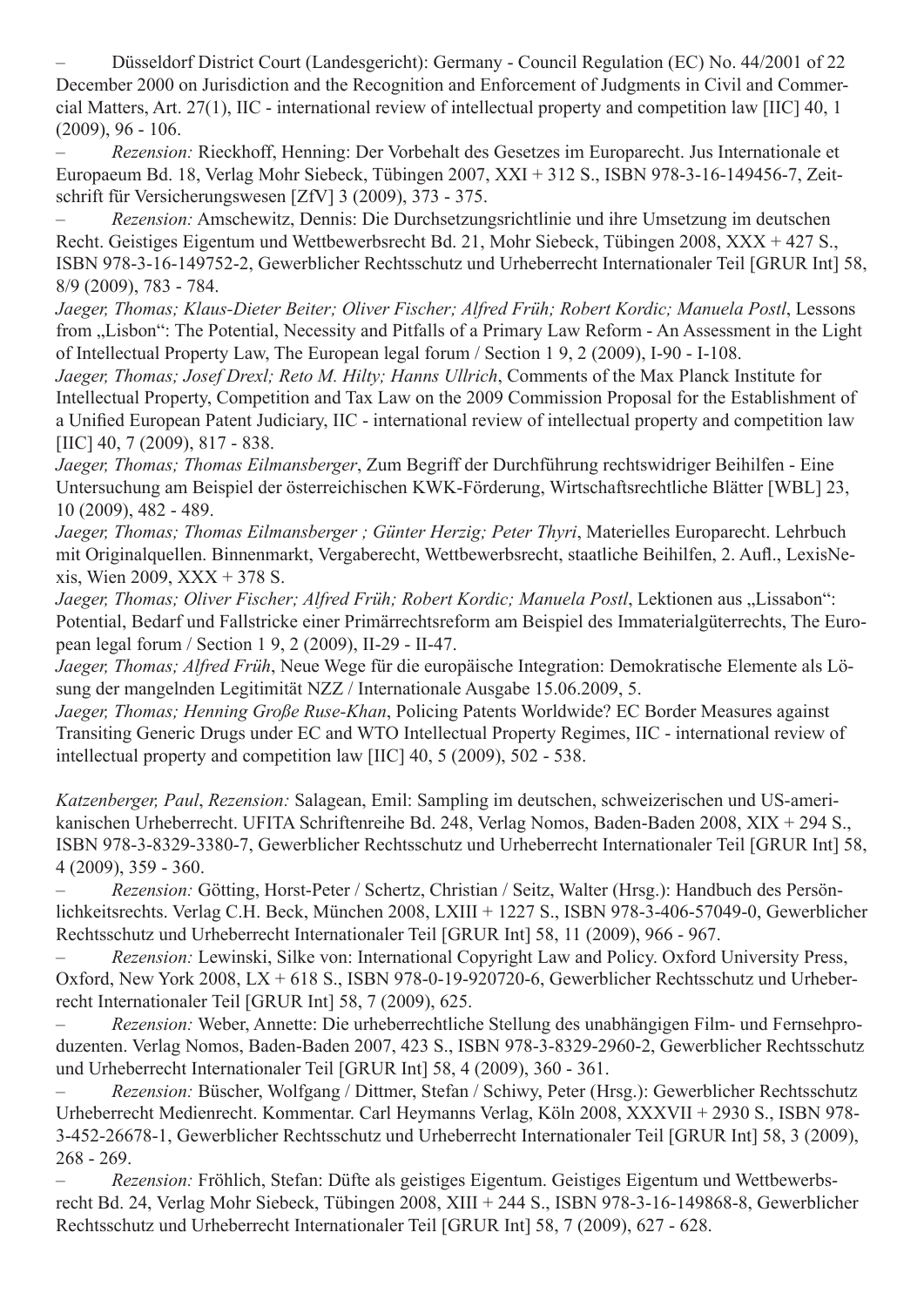*Rezension:* Kilian, Wolfgang / Heussen, Benno (Hrsg.): Computerrechts-Handbuch. Informationstechnologie in der Rechts- und Wirtschaftspraxis. 26. Aufl., Verlag C.H. Beck, München 2008, Loseblatt, Stand Januar 2008, ca 2800 S. (Grundwerk), ISBN 978-3-406-31830-6, Gewerblicher Rechtsschutz und Urheberrecht Internationaler Teil [GRUR Int] 58, 6 (2009), 542 - 543.

– *Rezension:* Knecht-Kleber, Christine Katharina: Die Verwirkung im Immaterialgüterrecht. Österreichische Schriftenreihe zum gewerblichen Rechtsschutz, Urheber- und Medienrecht (ÖSGRUM) Bd. 36, Manzsche Verlags- und Universitätsbuchhandlung, Wien 2008, XXII + 150 S., ISBN 978-3-214-07732-7, Gewerblicher Rechtsschutz und Urheberrecht Internationaler Teil [GRUR Int] 58, 1 (2009), 87 - 88.

*Rezension:* Spindler, Gerald / Schuster, Fabian (Hrsg.): Recht der elektronischen Medien. Kommentar. Verlag C.H. Beck, München 2008, XXXIX + 1635 S., ISBN 978-3-406-54629-7; Glas, Vera: Die urheberrechtliche Zulässigkeit elektronischer Pressespiegel. Geistiges Eigentum und Wettbewerbsrecht Bd. 16, Verlag Mohr Siebeck, Tübingen 2008, XXII + 248 S., ISBN 978-3-16-149619-6, Gewerblicher Rechtsschutz und Urheberrecht Internationaler Teil [GRUR Int] 58, 7 (2009), 624 - 625.

– *Rezension:* Heinze, Christian: Einstweiliger Rechtsschutz im europäischen Immaterialgüterrecht. Studien zum ausländischen und internationalen Privatrecht Bd. 195, Verlag Mohr Siebeck, Tübingen 2007, XX + 527 S., ISBN 978-3-16-149529-8, Gewerblicher Rechtsschutz und Urheberrecht Internationaler Teil [GRUR Int] 58, 2 (2009), 183 - 184.

– *Rezension:* Glas, Vera: Die urheberrechtliche Zulässigkeit elektronischer Pressespiegel. Zugleich ein Beitrag zur Harmonisierung der Schranken des Urheberrechts in den Mitgliedstaaten der EUV. Verlag Mohr Siebeck, Tübingen 2008, XXII + 248 S., ISBN 978-3-16-149619-6, Zeitschrift für Medien- und Kommunikationsrecht [AfP] 40, 2 (2009), 199 - 200.

Rezension: Berlit, Wolfgang: Markenrecht. 7. Aufl., Verlag C.H. Beck, München 2008, XVII + 459 S., ISBN 978-3-406-56603-5; Baronikians, Patrick: Der Schutz des Werktitels. Carl Heymanns Verlag, Köln, München 2008, XVII + 218 S., ISBN 978-3-452-26489-3, Gewerblicher Rechtsschutz und Urheberrecht Internationaler Teil [GRUR Int] 58, 2 (2009), 182.

*Katzenberger, Paul; Josef Drexl; Christophe Geiger; Reto M. Hilty; Nadine Klass; Annette Kur; Alexander Peukert*, Comment by the Max Planck Institute on the Commission's Proposal for a Directive to Amend Directive 2006/116 Concerning the Term of Protection for Copyright and Related Rights, European intellectual property review [EIPR] 31, 2 (2009), 59 - 72.

*Katzenberger, Paul; Gerhard Schricker*, Zur Stellung der Cutter im Urheberrecht, in: Stefan Haupt (Hg.), Urheberrecht für Filmschaffende, MUR Verlag Medien und Recht, München 2009, 177 - 208. *Katzenberger, Paul; Joseph Straus*, Contractual Liability of the Seller Due to Third Parties' Patents and Other IP Rights under German Law and the UN Convention on Sales Contracts, in: Patents and Technological Progress in a Globalized World. Liber Amicorum Joseph Straus (MPI studies on intellectual property, competition and tax law, 6), Springer, Berlin 2009, 575 - 592.

*Klass, Nadine; Benjamin Bajon; Josef Drexl; Alfred Früh; Christophe Geiger; Reto M. Hilty; Sebastian Krujatz; Annette Kur*, European Commission - Green Paper: Copyright in the Knowledge Economy - Comments by the Max Planck Institute for Intellectual Property, Competition and Tax Law, IIC - international review of intellectual property and competition law [IIC] 40, 3 (2009), 309 - 327.

*Klass, Nadine; Josef Drexl; Christophe Geiger; Reto M. Hilty; Paul Katzenberger; Annette Kur; Alexander Peukert*, Comment by the Max Planck Institute on the Commission's Proposal for a Directive to Amend Directive 2006/116 Concerning the Term of Protection for Copyright and Related Rights, European intellectual property review [EIPR] 31, 2 (2009), 59 - 72.

*Klopschinski, Simon; Joseph Straus*, Der Schutz von Geschäftsmethoden und andere patentrechtliche Fragestellungen im Lichte der aktuellen Finanzmarktkrise, in: Festschrift für Peter Mes zum 65. Geburtstag, C.H. Beck, München 2009, 327 - 351.

*Knaak, Roland*, Trademark protection and undistorted competition, in: Technology and Competition - Contributions in Honour of Hanns Ullrich, Larcier, Brüssel 2009, 123 - 137.

Gemeinschaftsmarke, in: Jürgen Basedow, Klaus J. Hopt, Reinhard Zimmermann (Hg.), Handwörterbuch des Europäischen Privatrechts, Bd. 1: Abschlussprüfer - Kartellverfahrensrecht, Mohr Siebeck, Tübingen 2009, 676 - 680.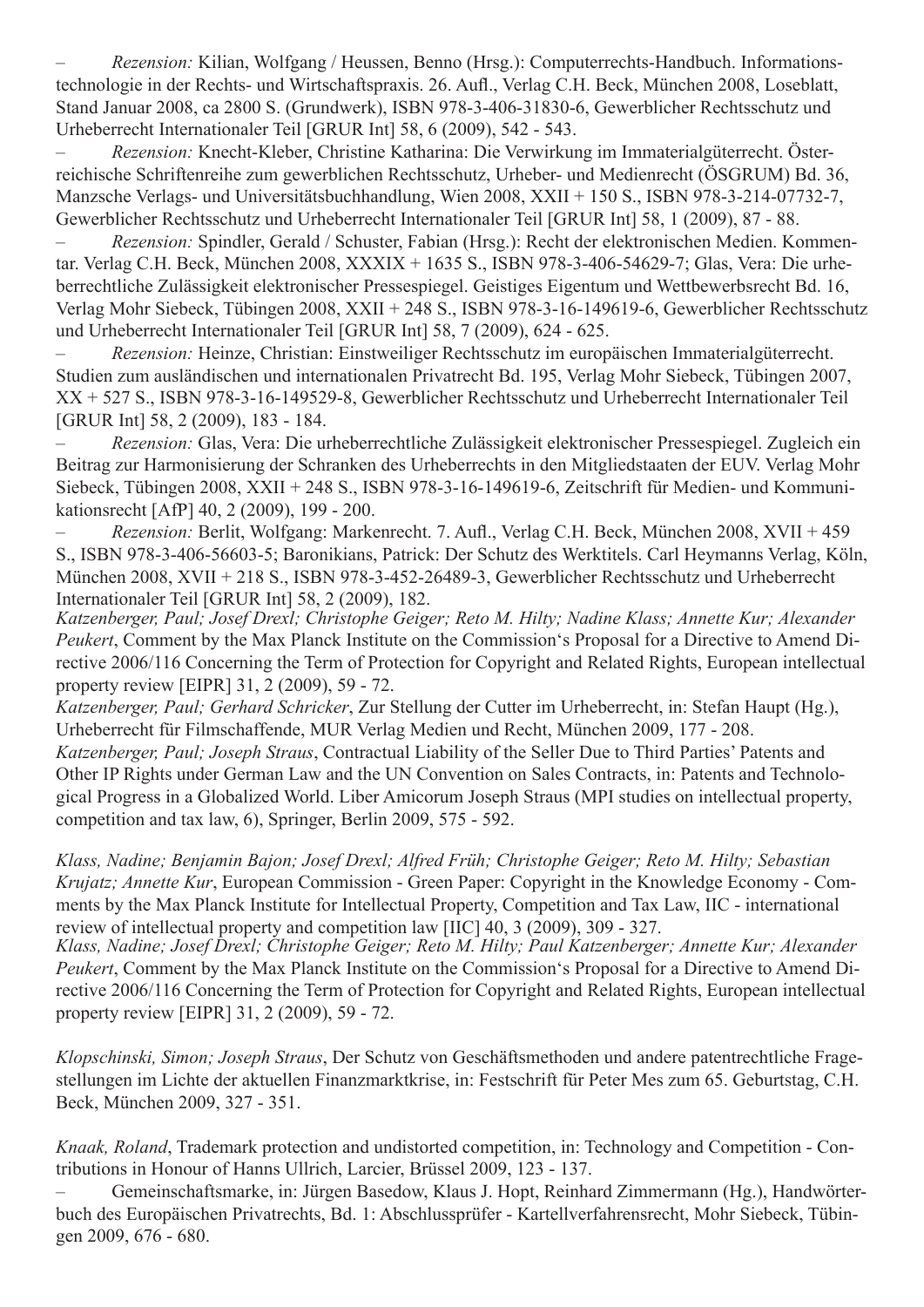Keyword Advertising - Das aktuelle Key-Thema des Europäischen Markenrechts, Gewerblicher Rechtsschutz und Urheberrecht Internationaler Teil [GRUR Int] 58, 7 (2009), 551 - 557.

*Rezension:* Richter, Bruno / Stoppel, Wolfgang: Die Ähnlichkeit von Waren und Dienstleistungen. 14. Aufl., Carl Heymanns Verlag, Köln, München 2008, XI + 447 S., ISBN 978-3-452-26165-6, Gewerblicher Rechtsschutz und Urheberrecht Internationaler Teil [GRUR Int] 58, 6 (2009), 543.

*Kochupillai , Mrinalini; Shamnad Basheer; Mrinalini Kochupillai*, TRIPS, Patents and Parallel Imports in India: A Proposal for Amendment, The Indian Journal of Intellectual Property Law [Indian J. Intell. Prop. L.] 2 (2009), 63 - 86.

*Konrad, Kai A.*, Strategy and Dynamics in Contests, 1. Aufl., Oxford Univ. Press, Oxford 2009, XI + 218 S. Suchkosten und das Körperschaftssteuerparadox, in: Kai A. Konrad, Tim Lohse (Hg.), Einnahmenund Steuerpolitik in Europa: Herausforderungen und Chancen, Peter Lang Verlag, Frankfurt am Main 2009, 119 - 131.

Investing in regimes with stationary or roving bandits, in: Gregory D. Hess (Hg.), Guns and Butter the economic causes and consequences of conflict, Cambridge MIT Press, Cambridge 2009, 99 - 121.

Gegen den Trend - Dr. Thilo Sarrazin ist "Steuermann des Jahres" - Preisträger für herausragendes strategisches Finanz- und Beteiligungsmanagement, Der neue Kämmerer 3 (2009), S-1.

Non-binding minimum taxes may foster tax competition, Economics Letters [Econ. Lett.] 102, 2 (2009), 109 - 111.

Der Kurswechsel ist vollzogen, Jahrbuch / Max-Planck-Gesellschaft 2 (2009), 7.

"Junge bei Rente nicht völlig erdrosseln", Handelsblatt.

*Konrad, Kai A.; Wolfgang Buchholz; Robert Dur; Amihai Glazer*, Economics of Governance, Springer, Berlin.

*Konrad, Kai A.; Sebastian G. Kessing; Christos Kotsogiannis*, Federalism, weak institutions and the competition for foreign direct investment, International tax and public finance 16, 1 (2009), 105 - 123.

*Konrad, Kai A.; Dan Kovenock*, Competition for FDI with vintage investment and agglomeration advantages, Journal of international economics [JIE] 79, 2 (2009), 230 - 237.

The alliance formation puzzle and capacity constraints, Economics Letters [Econ. Lett.] 103, 2 (2009), 84 - 86.

Multi-battle contests, Games and economic behavior 66, 1 (2009), 256 - 274.

*Konrad, Kai A.; Tim Lohse*, Einnahmen- und Steuerpolitik in Europa: Herausforderungen und Chancen-Eine Einführung, in: Kai A. Konrad, Tim Lohse (Hg.), Einnahmen- und Steuerpolitik in Europa: Herausforderungen und Chancen, Peter Lang Verlag, Frankfurt am Main 2009, 7 - 10.

*Kornack, Daniel*, The European Private Company - Entering the Scene or Lost in Discussion?, German Law Journal [GLJ] 10, 8 (2009), 1321 - 1331.<br>Kornack, Daniel; Astrid Erker; Andreas Gerten; Maximilian Haag; Sabine Heidenbauer; Nadia Lagda-

*Kornack, Daniel; Astrid Erker; Andreas Gerten; Maximilian Haag; Sabine Heidenbauer; Nadia Lagda- li; Lukas Müller; Christine Osterloh-Konrad; Carlo Pohhausen; Philipp Redeker; Erik Röder; Wolfgang Schön*, Debt and Equity: What's the Difference? - A Comparative View (Max Planck Institute for Intellectual Property, Competition & Tax Law Research Paper Series, No. 09-09), 2009, 99 S.,.2009.

Closesd Context: Debt and Equity: What's the Difference? - A Comparative View (Max Planck Institute for Intellectual Property, Competition & Tax Law Research Paper Series, No. 09-09), 2009, 99 S.,.2009.

*Kraßer, Rudolf*, Patentrecht. Ein Lehr- und Handbuch zum deutschen Patent- und Gebrauchsmusterrecht, Europäischen und Internationalen Patentrecht. Neu bearbeitete Auflage des von Wolfgang Bernhardt begründeten Werkes, 6. Aufl., Beck, München 2009, XXIX + 979 S.

Purpose and Limits of the Exclusion from Patentability of Medical Methods, Especially Diagnostic Methods, in: Patents and Technological Progress in a Globalized World. Liber Amicorum Joseph Straus, Springer, Berlin; Heidelberg 2009, 275 - 288.

Wird der Gebrauchsmusterschutz noch gebraucht?, in: Schutz von Kreativität und Wettbewerb - Festschrift für Ulrich Loewenheim zum 75. Geburtstag, C. H. Beck, München 2009, 157 - 165.

*Krujatz, Sebastian; Benjamin Bajon; Josef Drexl; Alfred Früh; Christophe Geiger; Reto M. Hilty; Nadine*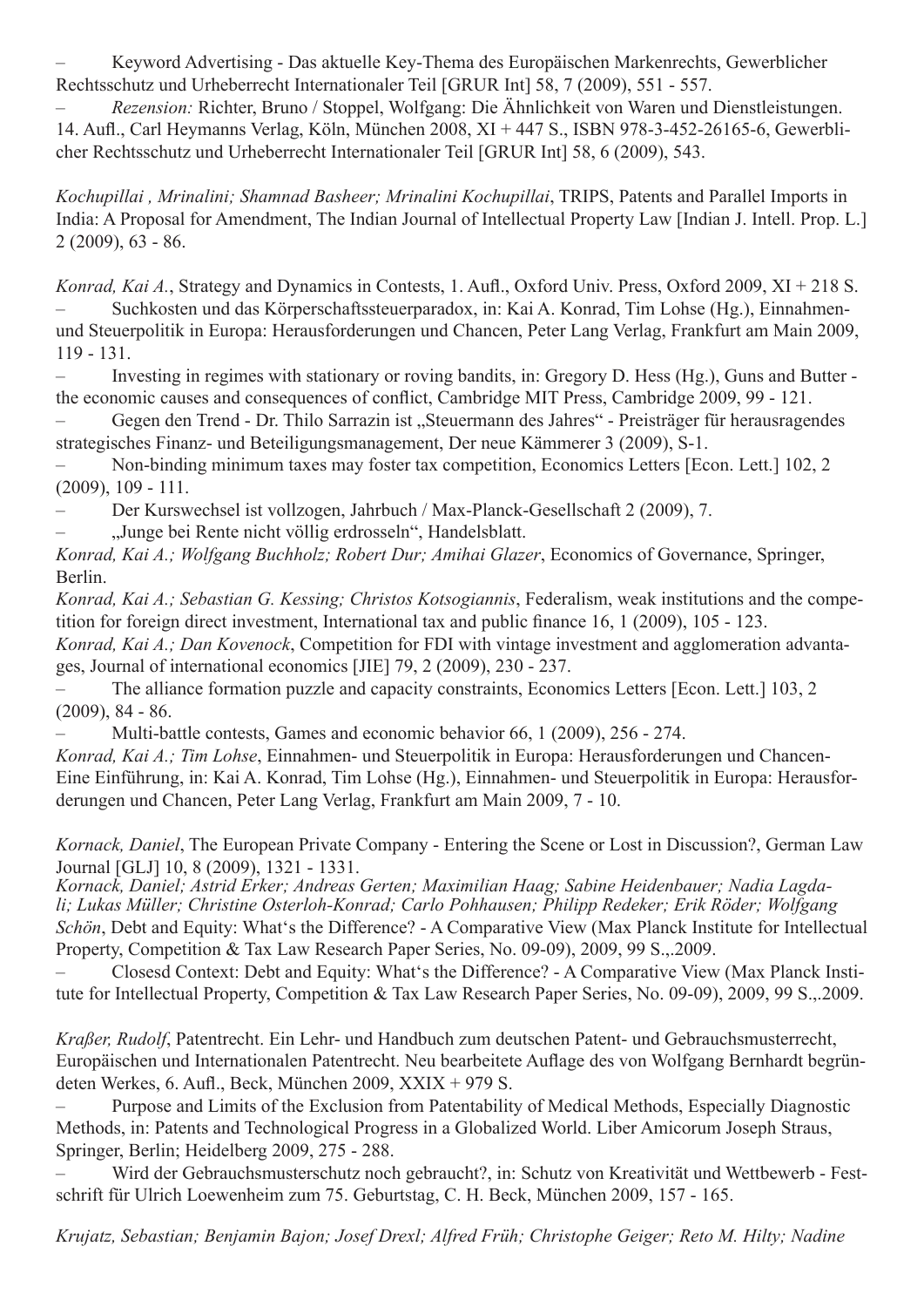*Klass; Annette Kur*, European Commission - Green Paper: Copyright in the Knowledge Economy - Comments by the Max Planck Institute for Intellectual Property, Competition and Tax Law, IIC - international review of intellectual property and competition law [IIC] 40, 3 (2009), 309 - 327.

*Kur, Annette*, (No) Freedom to Copy? - Protection of Technical Features under Unfair Competition Law, in: Patents and Technological Progress in a Globalized World - Liber Amicorum Joseph Straus, Springer, Berlin; Heidelberg 2009, 521 - 533.

Are there any Common European Principles of Private International Law with regard to Intellectual Property?, in: Stefan Leible, Ansgar Ohly (Hg.), Intellectual Property and Private International Law, Mohr Siebeck, Tübingen 2009, 1 - 14.

Der Markenschutz nach deutschem und europäischem Recht, in: Helmut Eichmann, Annette Kur (Hg.), Designrecht - Praxishandbuch, Nomos, Baden-Baden 2009, 133 - 186.

– Designschutz im Ausland und im internationalen Recht, in: Helmut Eichmann, Annette Kur (Hg.), Designrecht - Praxishandbuch, Nomos, Baden-Baden 2009, 463 - 478.

*Kur, Annette; Benjamin Bajon; Josef Drexl; Alfred Früh; Christophe Geiger; Reto M. Hilty; Nadine Klass; Sebastian Krujatz*, European Commission - Green Paper: Copyright in the Knowledge Economy - Comments by the Max Planck Institute for Intellectual Property, Competition and Tax Law, IIC - international review of intellectual property and competition law [IIC] 40, 3 (2009), 309 - 327.

*Kur, Annette; Josef Drexl; Christophe Geiger; Reto M. Hilty; Paul Katzenberger; Nadine Klass; Alexander Peukert*, Comment by the Max Planck Institute on the Commission's Proposal for a Directive to Amend Directive 2006/116 Concerning the Term of Protection for Copyright and Related Rights, European intellectual property review [EIPR] 31, 2 (2009), 59 - 72.

*Mackenrodt, Mark-Oliver; Beatriz Conde Gallego; Josef Drexl; Stefan Enchelmaier; Rupprecht Podszun*, European Commission - White Paper: Damages Actions for breach of the EC Antitrust Rules - Comments by the Max Planck Institute for Intellectual Property, Competition and Tax Law (IIC - international review of intellectual property and competition law, 39), 2008, 13 S..

*Mayer, Stefan*, Formulary Apportionment for the Internal Market, Ludwig-Maximilians-Universität, München 2009, Dissertation,  $x + 255$  S.

Die Fortentwicklung des Jahresabschlusses in Deutschland nach dem BilMoG, Deutsches Steuerrecht [DStR] 3 (2009), 129 - 134.

*Mohri, Mineko*, Maintenance, replacement and recycling - patentees' rights in the aftermarkets: Germany, the U.S. and Japan, Ludwig-Maximilians-Universität, München 2010, Dissertation

*Müller-Langer, Frank*, Creating R&D Incentives for Medicines for Neglected Diseases. An Economic Analysis of Parallel Imports, Patents, and Alternative Mechanisms to Stimulate Pharmaceutical Research, Gabler, Wiesbaden 2009, XVIII + 297 S.

*Müller-Langer, Frank; Hans-Bernd Schäfer*, Strict liability versus negligence, in: Michael Faure (Hg.), Tort Law and Economics, Edward Elgar, Cheltenham; Northampton, Mass. 2009, 3 - 45.

*Müller-Langer, Frank; Andrea Wechsler*, Ökonomische und rechtliche Analyse der Immaterialgüterrechtsdurchsetzung, Jahrbuch der Max-Planck-Gesellschaft 2008 (2009), 1 - 5, http://www.mpg.de/bilderBerichte-Dokumente/dokumentation/jahrbuch/2009/geistiges\_eigentum/forschungsSchwerpunkt2/pdf.pdf,.2009.

*Osterloh-Konrad, Christine*, Geheimnisschutz und Informationsinteresse bei der Durchsetzung privater Rechte - vorbereitende Auskunftsansprüche und Aufklärung im Zivilprozess, in: Wolfgang Schön (Hg.), Rechnungslegung und Wettbewerbsschutz im deutschen und europäischen Recht, Springer, Berlin; Heidelberg 2009, 9 - 47.

Unternehmensnachfolge und Pflichtteilsrecht - Der Pflichtteil - ein Element wünschenswerter Generationensolidarität oder eine Bedrohung lebensfähiger Unternehmen?, in: Christine Osterloh-Konrad, Karin E. M. Beck (Hg.), Unternehmensnachfolge, Springer, Berlin [u.a.] 2009, 39 - 67.

*Osterloh-Konrad, Christine; Astrid Erker; Andreas Gerten; Maximilian Haag; Sabine Heidenbauer; Daniel Kornack; Nadia Lagdali; Lukas Müller; Carlo Pohhausen; Philipp Redeker; Erik Röder; Wolfgang Schön*,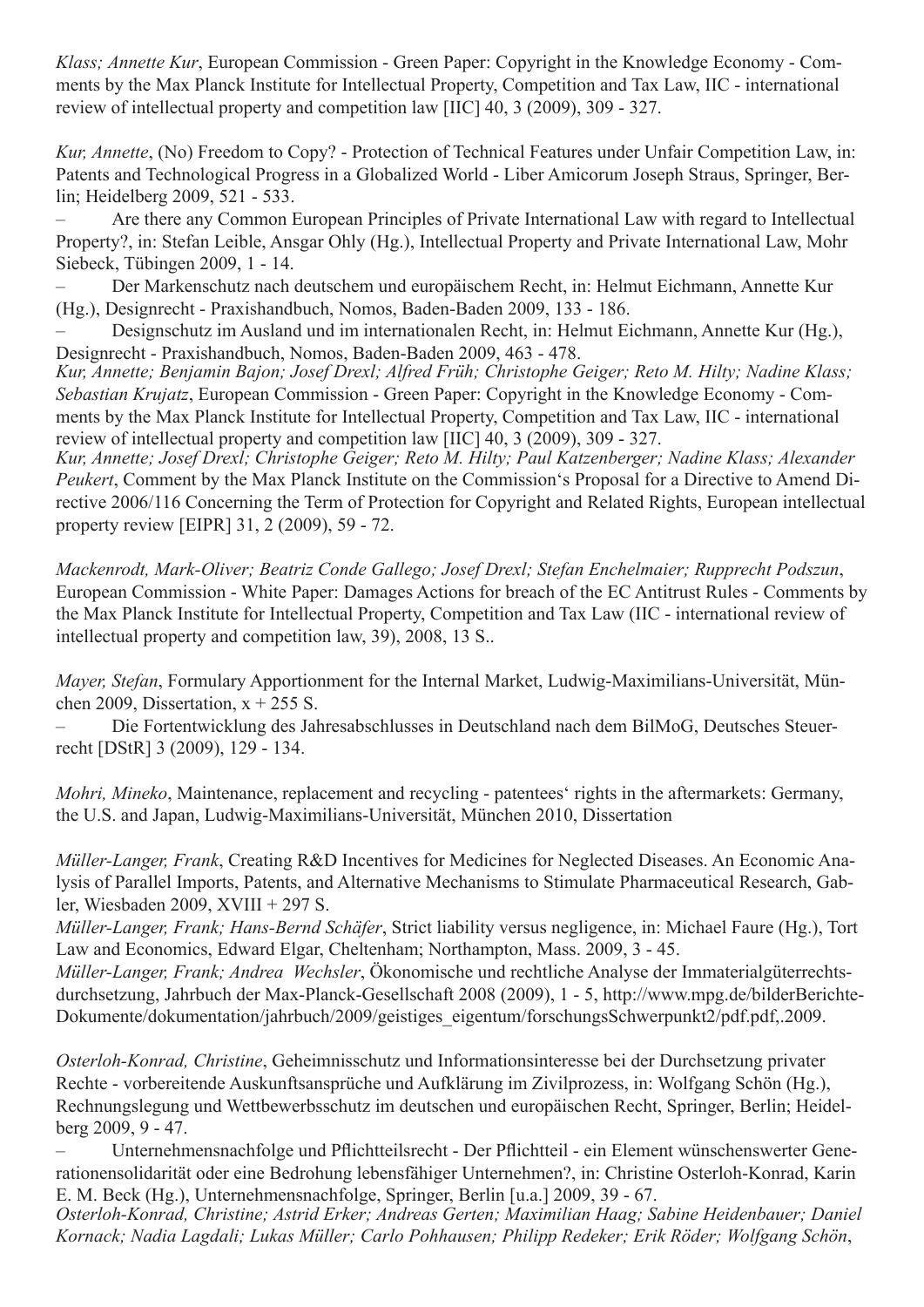Debt and Equity: What's the Difference? - A Comparative View (Max Planck Institute for Intellectual Property, Competition & Tax Law Research Paper Series, No. 09-09), 2009, 99 S.,.2009.

Closesd Context: Debt and Equity: What's the Difference? - A Comparative View (Max Planck Institute for Intellectual Property, Competition & Tax Law Research Paper Series, No. 09-09), 2009, 99 S.,.2009.

*Pagenberg, Jochen; Rudolf Teschemacher*, The Inescapable Trap - A Case for Reconsideration?, in: Patents and Technological Progress in a Globalized World - Liber Amicorum Joseph Straus, Springer, Berlin; Heidelberg 2009, 481 - 493.

*Peukert, Alexander; Josef Drexl; Christophe Geiger; Reto M. Hilty; Paul Katzenberger; Nadine Klass; Annette Kur*, Comment by the Max Planck Institute on the Commission's Proposal for a Directive to Amend Directive 2006/116 Concerning the Term of Protection for Copyright and Related Rights, European intellectual property review [EIPR] 31, 2 (2009), 59 - 72.

*Podszun, Rupprecht*, Eine Hauptrolle für den Schönfelder, Neue juristische Wochenschrift [NJW] 62, 11 (2009), 738.

The Commission's enforcement priorities for art. 82 EC-Treaty. (Prioritatile Comisiei in aplicarea art. 82 din Tratatul CE), Profil: Concurenta 1 (2009), 24 - 37.

Der "more economic approach" im Lauterkeitsrecht, Wettbewerb in Recht und Praxis [WRP] 55, 5 (2009), 509 - 518.

Neue Durchsetzungsprioritäten der Europäischen Kommission bei Missbräuchen von Marktbeherrschern, Gesellschafts- und Wirtschaftsrecht [GWR] 0 (2009), 276407.

Eine Hauptrolle für den Schönfelder - Anmerkungen zur aktuellen Spielzeit der Münchner Kammerspiele, Neue juristische Online-Zeitschrift 9.9 (2009), 553 - 563.2009.

Fusionskontrolle: Ein neuer Damm gegen die Anmeldeflut, Gesellschafts- und Wirtschaftsrecht [GWR] 1, 1 (2009), 5 - 6.

EuGH: Verschärfte Haftung im Konzern bei Kartellrechtsverstößen. EGV Art. 81: VO 1/2003 Art. 23, EuGH, 10.09.2009 - Rs. C-97/08 P (EuG) BeckRS 2009, 70987, Gesellschafts- und Wirtschaftsrecht [GWR] 1, 14 (2009), 353.

EuGH-Generalanwältin: Eltern haften für ihre Kinder - auch im Konzern. EG Art. 81, EuGH, 23.04.2009 - Rs. C-97/08 P (EuG) Schlussanträge; BeckRS 2009, 70440, Gesellschafts- und Wirtschaftsrecht [GWR] 1, 5 (2009), 119.

OLG München: Lockerung der Voraussetzungen für die Aufnahme in ein Vertriebssystem. GWB § 20 I, OLG München, 08.01.2009 - Az. U (K) 1501/08, Gesellschafts- und Wirtschaftsrecht [GWR] 1, 1 (2009), 19.

– BGH: Wenig Milde bei nachvertraglichen Wettbewerbsverboten. GWB § 1; BGB § 138, Bundesgerichtshof, 10.12.2008 - KZR 54/08 (OLG Stuttgart) (Subunternehmervertrag II); BeckRS 2009, 09090, Gesellschafts- und Wirtschaftsrecht [GWR] 1, 3 (2009), 70.

– OLG Frankfurt a.M.: Widerrufliche Einräumung einer 2/3-Mehrheit unter Kommanditisten legitimiert kein Wettbewerbsverbot. HGB §§ 112, 165; GWB § 1, OLG Frankfurt a.M., 17.03.2009 - Az. 11 U 61/08 (Kart) rechtskräftig (LG Frankfurt a. M.); BeckRS 2009, 13537, Gesellschafts- und Wirtschaftsrecht [GWR] 1, 8 (2009), 204.

BVerfG: Öffentliche Unternehmen sind auch mit privater Beteiligung nicht grundrechtsfähig. GG Art. 14, 12, 19 III, IV, 28 II; GWB § 19 IV Nr. 4, BVerfG, 18.05.2009 - 1 BvR 1731/05 BeckRS 2009, 35360 - Mainova, Gesellschafts- und Wirtschaftsrecht [GWR] 1, 10 (2009), 253.

LG Essen: Einwilligung zum Newsletter-Empfang nur bei Bestätigungsmail: BGB §§ 823 I, 1004 I; UWG § 71 Nr. 3, LG Essen, 20.04.2009 - Az. 4 O 368/08, Gesellschafts- und Wirtschaftsrecht [GWR] 1, 7 (2009), 176.

– *Rezension:* Tim Kraft, § 42a UrhG - Zwangslizenz im Spannungsfeld zwischen Kartellrecht und Immaterialgüterrecht, Peter Lang, Frankfurt am Main 2006, 161 S., Archiv für Urheber-, Film-, Funk- und Theaterrecht [UFITA] 3 (2009), 843 - 846.

*Podszun, Rupprecht; Beatriz Conde Gallego; Josef Drexl; Stefan Enchelmaier; Mark-Oliver Mackenrodt*, European Commission - White Paper: Damages Actions for breach of the EC Antitrust Rules - Comments by the Max Planck Institute for Intellectual Property, Competition and Tax Law (IIC - international review of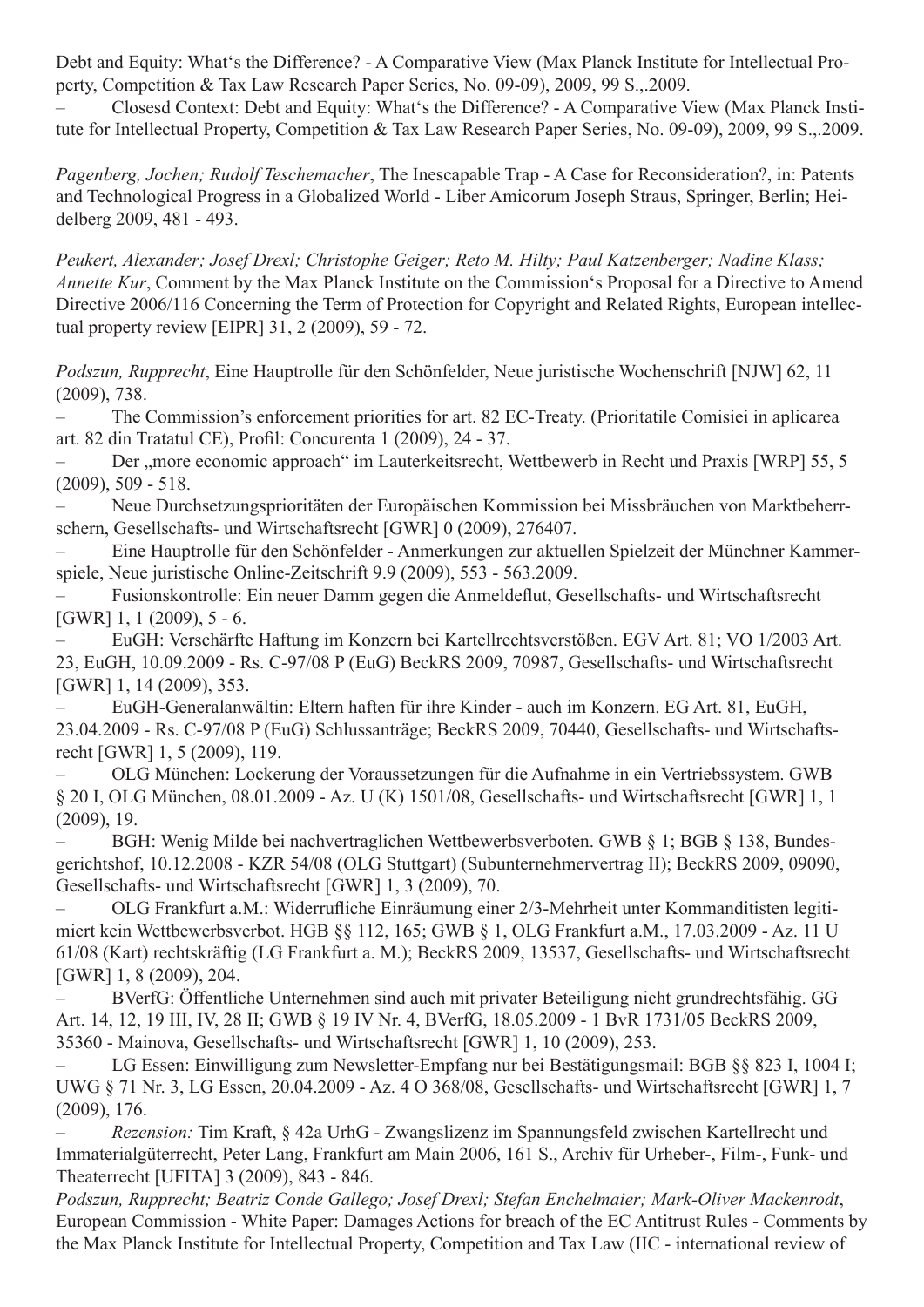intellectual property and competition law, 39), 2008, 13 S..

*Postl, Manuela; Klaus-Dieter Beiter; Oliver Fischer; Alfred Früh; Thomas Jaeger; Robert Kordic*, Lessons from "Lisbon": The Potential, Necessity and Pitfalls of a Primary Law Reform - An Assessment in the Light of Intellectual Property Law, The European legal forum / Section 1 9, 2 (2009), I-90 - I-108. Postl, Manuela; Oliver Fischer; Alfred Früh; Thomas Jaeger; Robert Kordic, Lektionen aus "Lissabon": Potential, Bedarf und Fallstricke einer Primärrechtsreform am Beispiel des Immaterialgüterrechts, The European legal forum / Section 1 9, 2 (2009), II-29 - II-47.

*Prinz zu Waldeck und Pyrmont, Wolrad*, Special Legislation for Genetic Inventions - A Violation of Article 27(1) TRIPS?, in: Patents and Technological Progress in a Globalized World - Liber Amicorum Joseph Straus, Springer, Berlin; Heidelberg 2009, 289 - 304.

*Redeker, Philipp*, Renaissance der Hypothek durch Abschaffung des gutgläubigen einredefreien Erwerbs bei der Grundschuld, Zeitschrift für Wirtschaftsrecht [ZIP] 30, 5 (2009), 208 - 213.

Verstoß gegen die vorvertragliche Aufklärungspflicht aus § 492 Abs. 1a Satz 3 BGB - Möglichkeit zur Auflösung des Darlehensvertrags bei sinkenden Zinsen?, Zeitschrift für Vertragsgestaltung, Schuld- und Haftungsrecht [ZGS] 8, 6 (2009), 254 - 259.

LG Koblenz, U. v. 18.3.2009 - 10 O 250/08, Durchsetzung von Auktions-Preisen deutlich unter Wert als Rechtsmissbrauch, Computer und Recht [CR] 7 (2009), 468 - 470.

*Redeker, Philipp; Astrid Erker; Andreas Gerten; Maximilian Haag; Sabine Heidenbauer; Daniel Kornack; Nadia Lagdali; Lukas Müller; Christine Osterloh-Konrad; Carlo Pohhausen; Erik Röder; Wolfgang Schön*, Debt and Equity: What's the Difference? - A Comparative View (Max Planck Institute for Intellectual Property, Competition & Tax Law Research Paper Series, No. 09-09), 2009, 99 S.,.2009.

Closesd Context: Debt and Equity: What's the Difference? - A Comparative View (Max Planck Institute for Intellectual Property, Competition & Tax Law Research Paper Series, No. 09-09), 2009, 99 S.,.2009.

*Röder, Erik*, Unternehmensbewertung für Zwecke der Erbschaft- und Schenkungsbesteuerung - eine kritische Würdigung der Forderung des BVerfG nach einer verkehrswertnahen Unternehmensbewertung und ihrer Umsetzung durch das Erbschaftsteuerreformgesetz, in: Christine Osterloh-Konrad, Karin E. M. Beck (Hg.), Unternehmensnachfolge, Springer, Berlin; Heidelberg 2009, 69 - 99.

*Röder, Erik; Astrid Erker; Andreas Gerten; Maximilian Haag; Sabine Heidenbauer; Daniel Kornack; Nadia Lagdali; Lukas Müller; Christine Osterloh-Konrad; Carlo Pohhausen; Philipp Redeker; Wolfgang Schön*, Debt and Equity: What's the Difference? - A Comparative View (Max Planck Institute for Intellectual Property, Competition & Tax Law Research Paper Series, No. 09-09), 2009, 99 S.,.2009.

Closesd Context: Debt and Equity: What's the Difference? - A Comparative View (Max Planck Institute for Intellectual Property, Competition & Tax Law Research Paper Series, No. 09-09), 2009, 99 S.,.2009.

*Scaria, Arul; Arul George Scaria*, Indien - High Court of Delhi entscheidet zur Rolle von Patenten im arzneimittelrechtlichen Genehmigungsverfahren, Gewerblicher Rechtsschutz und Urheberrecht Internationaler Teil [GRUR Int] 58, 10 (2009), 880 - 881.

*Schön, Wolfgang*, Tax Strategy Patents - a Tax Lawyer's View, in: Patents and Technological Progress in a Globalized World - Liber Amicorum Joseph Straus, Springer, Berlin; Heidelberg 2009, 49 - 58.

Recht und Ökonomie bei Levin Goldschmidt, in: Festschrift für Karsten Schmidt zum 70. Geburtstag, Verlag Dr. Otto Schmidt, Köln 2009, 1427 - 1446.

Pre-clearance in European accounting law - the right step?, in: Perspectives in Company Law and Financial Regulation - essays in honour of Eddy Wymeersch, University Press, Cambridge 2009, 231 - 243.

International Tax Coordination for a Second-Best World (Part I), World tax journal [WTJ] 1, 1  $(2009)$ , 67 - 114

*Schön, Wolfgang; Astrid Erker; Andreas Gerten; Maximilian Haag; Sabine Heidenbauer; Daniel Kornack; Nadia Lagdali; Lukas Müller; Christine Osterloh-Konrad; Carlo Pohhausen; Philipp Redeker; Erik Röder*, Debt and Equity: What's the Difference? - A Comparative View (Max Planck Institute for Intellectual Property, Competition & Tax Law Research Paper Series, No. 09-09), 2009, 99 S.,.2009.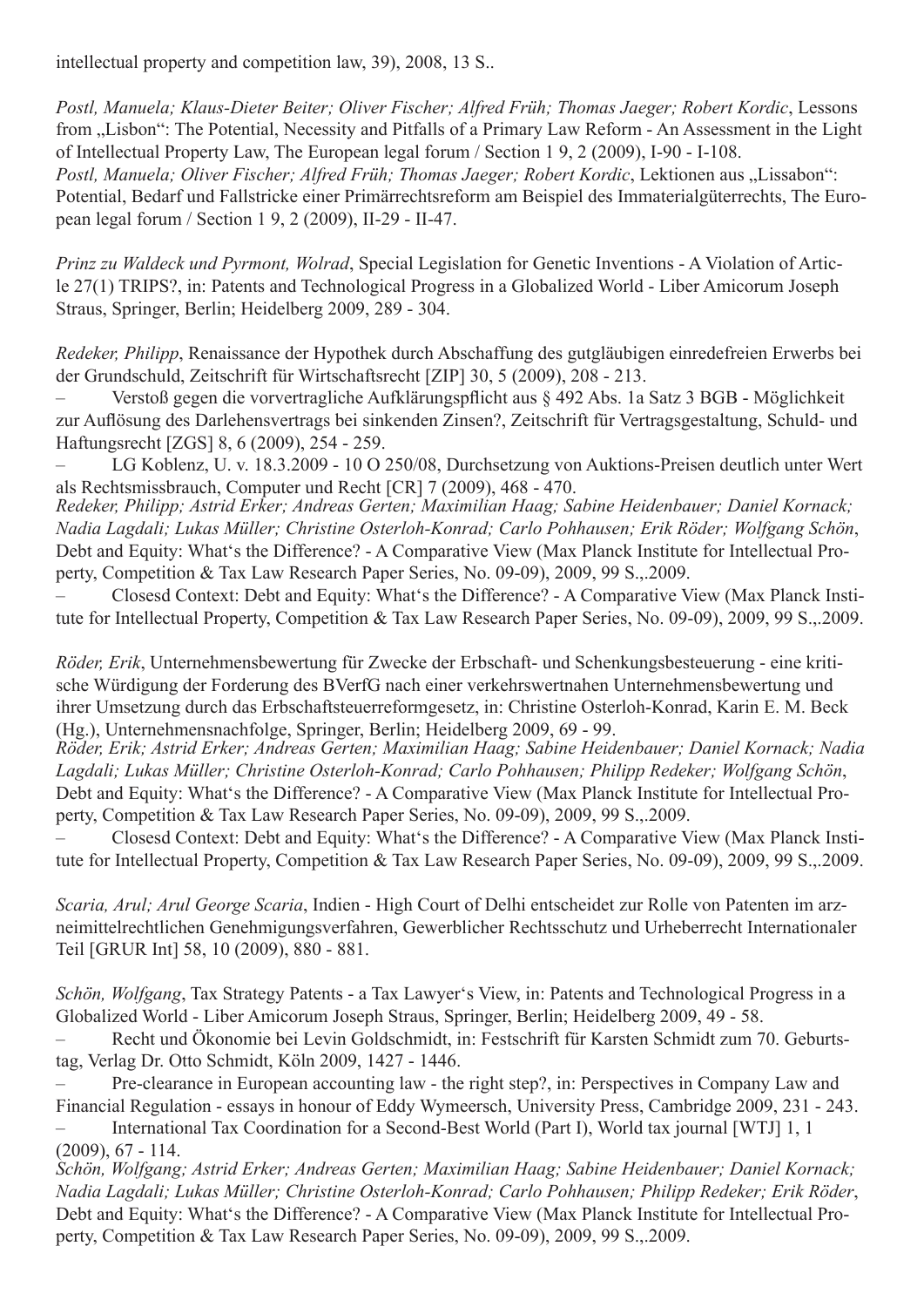Closesd Context: Debt and Equity: What's the Difference? - A Comparative View (Max Planck Institute for Intellectual Property, Competition & Tax Law Research Paper Series, No. 09-09), 2009, 99 S.,.2009.

*Schricker, Gerhard*, Zur Rechtsstellung des Herausgebers von Sammelwerken, in: Schutz von Kreativität und Wettbewerb - Festschrift für Ulrich Loewenheim zum 75. Geburtstag, C.H. Beck, München 2009, 267 - 274.

– Protection of Scientific Creations under Patent and Copyright Law, in: Patents and Technological Progress in a Globalized World - Liber Amicorum Joseph Straus, Springer, Berlin; Heidelberg 2009, 59 - 65. *Schricker, Gerhard; Paul Katzenberger*, Zur Stellung der Cutter im Urheberrecht, in: Stefan Haupt (Hg.), Urheberrecht für Filmschaffende, MUR Verlag Medien und Recht, München 2009, 177 - 208.

*Straus, Joseph*, Gebietsbeschränkte Übertragung von Patenten und Patentportfolios und Erschöpfung des Patentrechts in der Europäischen Gemeinschaft, in: Schutz von Kreativität und Wettbewerb - Festschrift für Ulrich Loewenheim zum 75. Geburtstag, C.H. Beck, München 2009, 309 - 321.

– Is The Patent System Fit to Meet the Needs of the "Triple Helix" Alliance?, in: 20 Jahre Europäische Akademie der Wissenschaften und Künste - Festschrift, VDG Verlag, Weimar 2009, 371 - 385.

Zur Rolle klinischer Versuche beim Zustandekommen von sogenannten Auswahlerfindungen, in: Patentrecht - Festschrift für Thomas Reimann zum 65.Geburtstag, Heymanns, Köln 2009, 471 - 484.

Opening Address, in: Joseph Straus (Hg.), The Role of Law and Ethics in the Globalized Economy, Springer, Berlin; Heidelberg 2009, XV - XVI.

Preface, in: Joseph Straus (Hg.), The Role of Law and Ethics in the Globalized Economy, Springer, Berlin; Heidelberg 2009, V - IX.

– O Impacto da Nova Ordem Mundial no Desenvolvimento Econômico - O Papel do Regime dos Direitos de Propriedade Intelectual, in: IDS - Instituto Dannemann Siemsen de Estudos Juridicos e Técnicos (Hg.), Propriedade intelectual - plataforma para o desenvolvimento, Renovar, Rio de Janeiro 2009, 123 - 154.

Sortenschutz, in: Jürgen Basedow, Klaus J. Hopt, Reinhard Zimmermann (Hg.), Handwörterbuch des europäischen Privatrechts, Bd. 2: Kauf - Zwingendes Recht, Mohr Siebeck, Tübingen 2009, 1416 - 1421.

Europäisches Patent - Gemeinschaftspatent, in: Jürgen Basedow, Klaus J. Hopt, Reinhard Zimmermann (Hg.), Handwörterbuch des europäischen Privatrechts, Bd. 1: Abschlussprüfer - Kartellverfahrensrecht, Mohr Siebeck, Tübingen 2009, 543 - 548.

Gebrauchsmusterrecht, in: Jürgen Basedow, Klaus J. Hopt, Reinhard Zimmermann (Hg.), Handwörterbuch des europäischen Privatrechts, Bd. 1: Abschlussprüfer - Kartellverfahrensrecht, Mohr Siebeck, Tübingen 2009, 636 - 641.

Patentrecht, in: Jürgen Basedow, Klaus J. Hopt, Reinhard Zimmermann (Hg.), Handwörterbuch des europäischen Privatrechts, Bd. 2: Kauf - Zwingendes Recht, Mohr Siebeck, Tübingen 2009, 1136 - 1140.

Priority Right, 35 U.S.C.  $\S$  102(d) Bar and the TRIPS Obligations of the USA: A Last Chance to Analyze the Issue, Journal of the Patent and Trademark Office Society 91, 6 (2009), 375 - 397.

Patentanmeldung als Missbrauch der marktbeherrschenden Stellung nach Art. 82 EGV?, Gewerblicher Rechtsschutz und Urheberrecht Internationaler Teil [GRUR Int] 58, 2 (2009), 93 - 106. *Straus, Joseph; Paul Goldstein*, Introduction, in: Paul Goldstein, Joseph Straus (Hg.), Intellectual Property

in Asia - Law, Economics, History and Politics, Springer, Berlin [u.a.] 2009, V - XI.

*Straus, Joseph; Paul Katzenberger*, Contractual Liability of the Seller Due to Third Parties' Patents and Other IP Rights under German Law and the UN Convention on Sales Contracts, in: Patents and Technological Progress in a Globalized World. Liber Amicorum Joseph Straus (MPI studies on intellectual property, competition and tax law, 6), Springer, Berlin 2009, 575 - 592.

*Straus, Joseph; Simon Klopschinski*, Der Schutz von Geschäftsmethoden und andere patentrechtliche Fragestellungen im Lichte der aktuellen Finanzmarktkrise, in: Festschrift für Peter Mes zum 65. Geburtstag, C.H. Beck, München 2009, 327 - 351.

*Ullrich, Hanns*, Die Beteiligung Dritter im Verfahren der Schutzrechtserteilung - Sonderling Sortenschutz, in: Schutz von Kreativität und Wettbewerb - Festschrift für Ullrich Loewenheim zum 75. Geburtstag, C.H. Beck, München 2009, 333 - 350.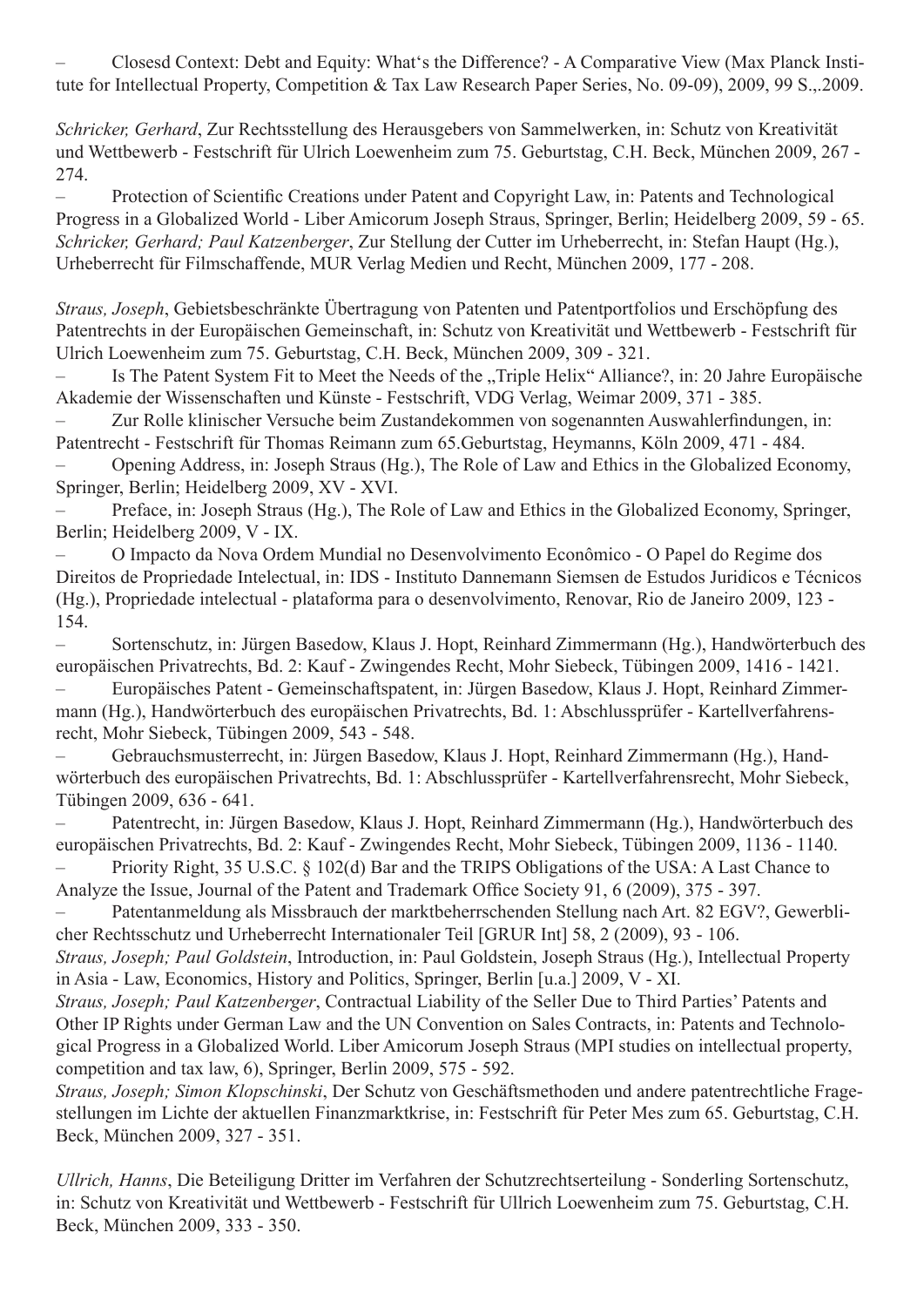Gene patents and clearing models. Some comments from a competition law perspective, in: Geertrui Van Overwalle (Hg.), Gene Patents and Collaborative Licensing Models, Cambrige University Press, Cambridge 2009, 339 - 349.

*Ullrich, Hanns; Josef Drexl; Reto M. Hilty; Thomas Jaeger*, Comments of the Max Planck Institute for Intellectual Property, Competition and Tax Law on the 2009 Commission Proposal for the Establishment of a Unified European Patent Judiciary, IIC - international review of intellectual property and competition law [IIC] 40, 7 (2009), 817 - 838.

*von Lewinski, Silke*, An Analysis of WIPO's Latest Proposal and the Model Law 2002 of the Pacific Community for the Protection of Traditional Cultural Expressions, in: Christoph Antons (Hg.), Traditional knowledge, traditional cultural expressions and intellectual property law in the Asia-Pacific Region, Kluwer Law International, Alphen 2009, 109 - 125.

Gedanken zur Cassina-Entscheidung des Europäischen Gerichtshofs, in: Reto M. Hilty, Josef Drexl, Wilhelm Nordemann (Hg.), Schutz von Kreativität und Wettbewerb - Festschrift für Ulrich Loewenheim zum 75. Geburtstag, C.H. Beck, München 2009, 175 - 192.

La protection internationale des artistes-interprètes ou exécutants, in: Michel Vivant, Nathalie Mallet-Poujol, Jean-Michel Bruguière (Hg.), Quels droits pour les artistes du spectacle?, Dalloz, Paris 2009, 89 - 99.

*Wechsler, Andrea* , Volksrepublik China - Verabschiedung der dritten chinesischen Patentrechtsreform durch den Nationalen Volkskongress, Gewerblicher Rechtsschutz und Urheberrecht Internationaler Teil [GRUR Int] 58, 3 (2009), 275 - 276.

Japan - Verabschiedung einer Urheberrechtsreform zum besseren Schutz von urheberrechtlich geschützten Werken im Internet, Gewerblicher Rechtsschutz und Urheberrecht Internationaler Teil [GRUR Int] 58, 8/9 (2009), 786 - 787.

Headnote - United Kingdom - Judgement of the House of Lords, House of Lords, 25.02.2009 -[2009] UKHL 12 Generics (UK) Limited and others (Appellants) v. H Lundbeck A/S (Respondents), IIC international review of intellectual property and competition law [IIC] 40, 5 (2009), 603.

Deutschland - Chinesische Traditionsmarke Wangzhihe gewinnt Markenrechtsprozess gegen Import-Export Firma OKAI vor dem OLG München, LG München I, 23.04.2009 - Az. 29 U 5712/07, 21 O 21512/06, Gewerblicher Rechtsschutz und Urheberrecht Internationaler Teil [GRUR Int] 58, 7 (2009), 630 - 631.

– Großbritannien - House of Lords entscheidet in der Rechtssache Generics (UK) Ltd. v. H Lundbeck A/S, Gewerblicher Rechtsschutz und Urheberrecht Internationaler Teil [GRUR Int] 58, 4 (2009), 363 - 364.

Rezension: Winkler, Ingo / Wang, Xueli: Made in China - Marken- und Produktpiraterie. Strategien der Fälscher & Abwehrstrategien für Unternehmen, Iko-Verlag für Interkulturelle Kommunikation, Frankfurt am Main [u.a.] 2007, 289 S., ISBN 978-3-88939-893-2, Gewerblicher Rechtsschutz und Urheberrecht Internationaler Teil [GRUR Int] 58, 4 (2009), 358 - 359.

Chinesisch-Deutsche Konferenz zum Geistigen Eigentum - Die Rechtsdurchsetzung im geistigen Eigentum: Ein chinesisch-deutscher Wissenschaftsdialog, München, 15.-17. Oktober 2008, Zeitschrift für chinesisches Recht [ZChinR] 16, 2 (2009), 220 - 235.

– Sino-German IP Conference - IP Enforcement: A Comparison of Chinese and German Experiences, Conference Report (Munich, 15-17 October 2008), IIC - international review of intellectual property and competition law [IIC] 40, 7 (2009), 839 - 851.

*Wechsler, Andrea ; Frank Müller-Langer*, Ökonomische und rechtliche Analyse der Immaterialgüterrechtsdurchsetzung, Jahrbuch der Max-Planck-Gesellschaft 2008 (2009), 1 - 5, http://www.mpg.de/bilderBerichte-Dokumente/dokumentation/jahrbuch/2009/geistiges\_eigentum/forschungsSchwerpunkt2/pdf.pdf,.2009.

## Herausgeberschaften

Sammel- und Tagungsbände/Herausgeber- und Verfassungswerke

*Antons, Christoph; Christoph Antons*, Traditional knowledge, traditional cultural expressions and intellectual property law in the Asia-Pacific region (Max Planck Series on Asian Intellectual Property Law, 14),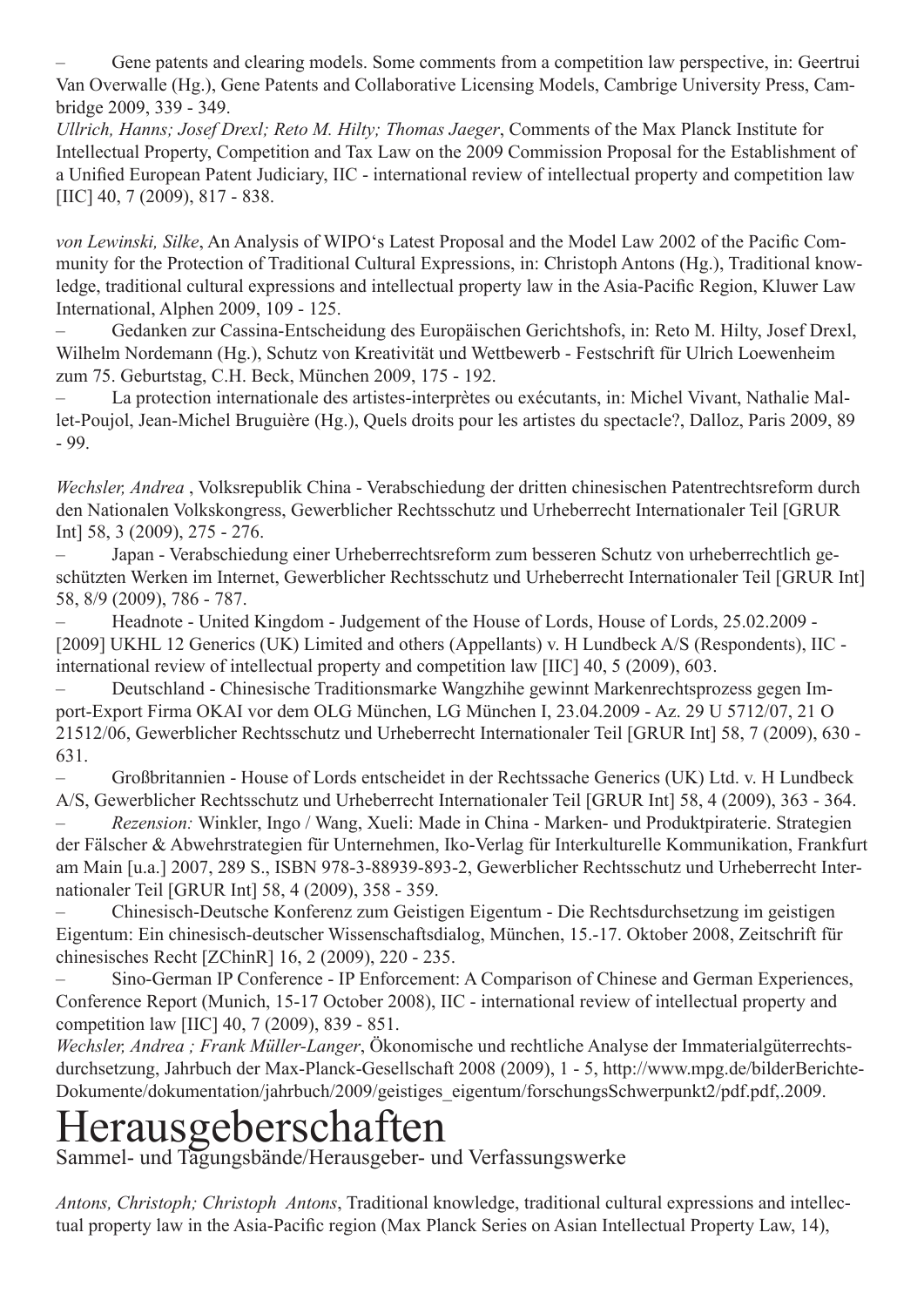Kluwer Law International, Alphen aan den Rijn [u.a.] 2009, XX + 420 S.

*Beck, Karin E. M.; Christine Osterloh-Konrad*, Unternehmensnachfolge (MPI Studies on Intellectual Property, Competition and Tax Law, 12), Springer, Heidelberg 2009, VI + 184 S. *Beck, Karin E. M.; Wolfgang Schön*, Zukunftsfragen des deutschen Steuerrechts (MPI Studies on Intellectual Property, Competition and Tax Law, 11), Springer, Dordrecht 2009, VI + 184 S.

*Drexl, Josef; Laurence Ido; Joel Monéger*, Economic Theory and Competition Law. The second ASCOLA workshop on comparative competition law (ASCOLA competition law), Elgar, Cheltenham 2009, XIII + 269 S.

*Fikentscher, Wolfgang*, Methoden des Rechts in vergleichender Darstellung, Bd. 3: Mitteleuropäischer Rechtskreis, Mohr Siebeck, Tübingen 2009, XXIV + 796 S.

– Methoden des Rechts in vergleichender Darstellung, Bd. 4: Dogmatischer Teil 2009, XXV + 707 S.

*Ganea, Peter; Yu-Cheol Shin; Joseph Straus*, Patentschutz und Stammzellforschung. Internationale und rechtsvergleichende Aspekte (MPI Studies on Intellectual Property, Competition and Tax Law, 13), Springer, Berlin 2009, XII + 121 S.

*Henning-Bodewig, Frauke; Henning Harte-Bavendamm; Frauke Henning- Bodewig*, Gesetz gegen unlauteren Wettbewerb (UWG). Mit Preisangabenverordnung. Kommentar, 2. Aufl., Beck, München 2009, XX + 2964 S. S.

*Henning-Bodewig, Frauke; Reto M. Hilty*, Lauterkeitsrecht und Acquis Communautaire (MPI Studies on Intellectual Property, Competition and Tax Law, 14), Springer, Berlin 2009, VIII + 306 S.

*Hilty, Reto M.; Frauke Henning-Bodewig*, Lauterkeitsrecht und Acquis Communautaire (MPI Studies on Intellectual Property, Competition and Tax Law, 14), Springer, Berlin 2009, VIII + 306 S.

*Jaeger, Thomas*, Beihilferecht. Jahrbuch 2009, Neuer Wissenschaftlicher Verl., Wien 2009, 430 S.

*Konrad, Kai A.*, Einnahmen- und Steuerpolitik in Europa: Herausforderungen und Chancen, Lang, Frankfurt am Main 2009, 171 S.

*Kur, Annette; Helmut Eichmann*, Designrecht - Praxishandbuch, Nomos, Baden-Baden 2009, 517 S.

*Osterloh-Konrad, Christine; Karin E. M. Beck*, Unternehmensnachfolge (MPI Studies on Intellectual Property, Competition and Tax Law, 12), Springer, Heidelberg 2009, VI + 184 S.

*Schön, Wolfgang*, Rechnungslegung und Wettbewerbsschutz im deutschen und europäischen Recht (MPI Studies on Intellectual Property, Competition and Tax Law, 7), Springer, Berlin 2009, VIII + 616 S. *Schön, Wolfgang; Karin E. M. Beck*, Zukunftsfragen des deutschen Steuerrechts (MPI Studies on Intellectual Property, Competition and Tax Law, 11), Springer, Dordrecht 2009, VI + 184 S.

*Straus, Joseph*, The Role of Law and Ethics in the Globalized Economy (MPI Studies on Intellectual Property, Competition and Tax Law, 10), Springer, Berlin 2009, XXI + 177 S.

*Straus, Joseph; Peter Ganea; Yu-Cheol Shin*, Patentschutz und Stammzellforschung. Internationale und rechtsvergleichende Aspekte (MPI Studies on Intellectual Property, Competition and Tax Law, 13), Springer, Berlin 2009, XII + 121 S.

*Straus, Joseph; Paul Goldstein*, Intellectual Property in Asia. Law, Economics, History and Politics (MPI Studies on Intellectual Property, Competition and Tax Law, 9), Springer, Berlin 2009, XVIII + 357 S.

Zeitschriften, Schriftenreihen, Material- und Gesetzessamlungen *Drexl, Josef*, Münchner Schriften zum Europäischen und Internationalen Kartellrecht/Munich series on Eu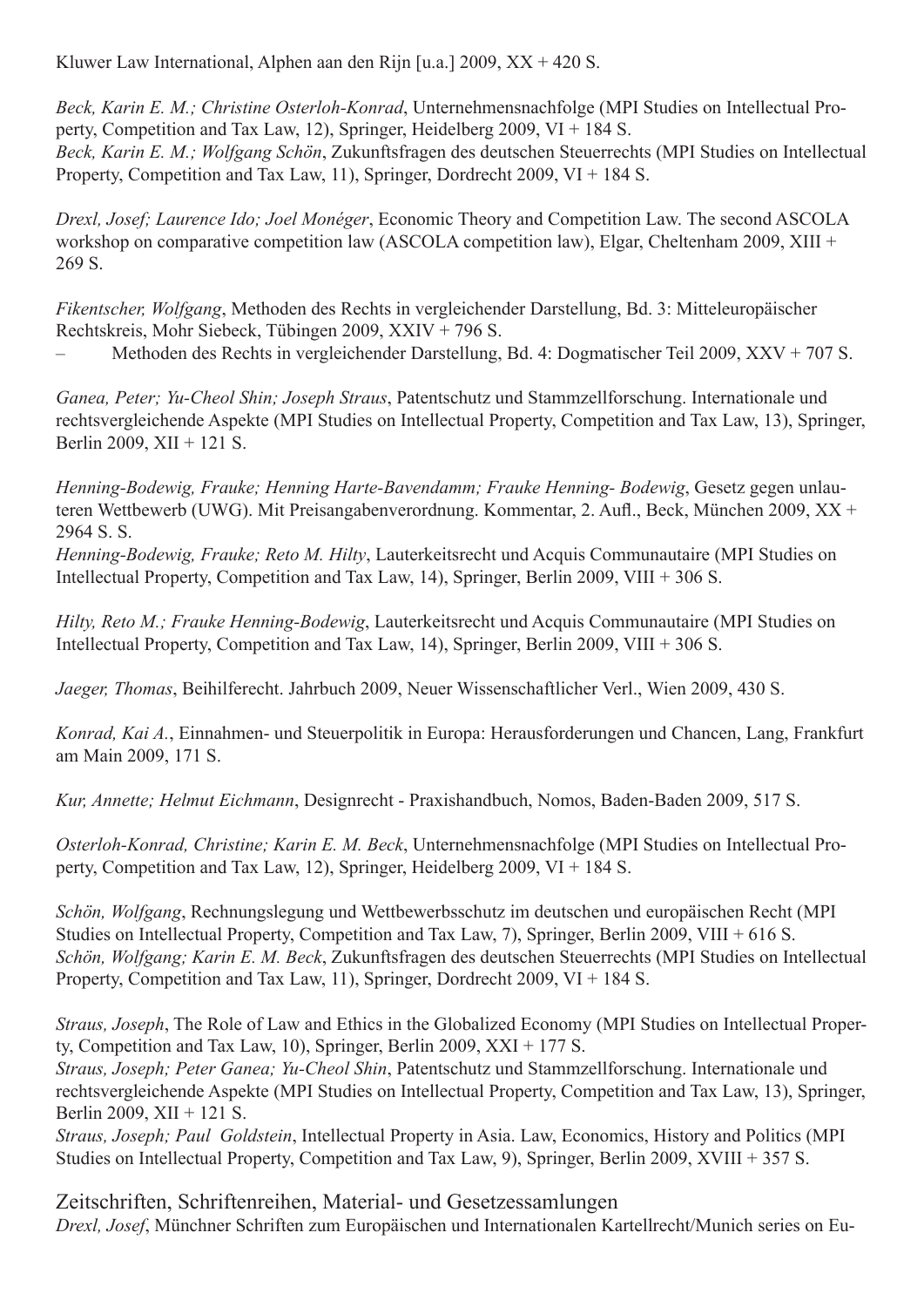ropean and international antitrust law, Stämpfli, Bern, seit 2003.

*Drexl, Josef; William R. Cornish; Reto M. Hilty; Jochen Pagenberg; Gerhard Schricker; Joseph Straus*, IIC. International Review of Intellectual Property and Competition Law, Beck, München.

*Drexl, Josef; Reto M. Hilty; Wolfgang Schön; Joseph Straus*, MPI Studies on Intellectual Property, Competition and Tax Law, Springer, Berlin.

*Drexl, Josef; Reto M. Hilty; Gerhard Schricker; Joseph Straus*, Schriftenreihe zum gewerblichen Rechtsschutz, Heymanns, Köln.

– Abhandlungen zum Urheber- und Kommunikationsrecht des Max-Planck-Instituts für Geistiges Eigentum, Wettbewerbs- und Steuerrecht, München, Nomos, Baden-Baden, seit 2007.

– Urheberrechtliche Abhandlungen des Max-Planck-Instituts für Geistiges Eigentum, Wettbewerbsund Steuerrecht, München, Beck, München, 2003 - 2005.

*Drexl, Josef; Reto M. Hilty; Joseph Straus*, IIC Studies. Studies in Industrial Property and Copyright Law, Hart Publ., Oxford.

*Drexl, Josef; Sibylle Schlatter; Gerhard Schricker*, Schriftenreihe zum Wirtschaftsrecht Lateinamerikas, Nomos, Baden-Baden.

*Heath, Christopher*, Max Planck Series on Asian Intellectual Property Law, Kluwer Law International, The Hague, seit 2000.

– Max-Planck-Series on Intellectual Property Law, Kluwer Law International, London.

*Hilty, Reto M.*, Literatur zum europäischen Immaterialgüter- und Wettbewerbsrecht, Helbing & Lichtenhahn, Basel.

*Hilty, Reto M.; Marc Amstutz; Mathis Berger; Ivan Cherpillod*, Sic! Zeitschrift für Immaterialgüter-, Informations- und Wettbewerbsrecht/Revue du droit de la propriété intellectuelle, de l'information et de la concurrence, Schulthess, Zürich.

*Hilty, Reto M.; Dietrich Beese; Dorothee Belz; Michael Bertrams*, MMR; Zeitschrift für Informations-, Telekommunikations- und Medienrecht, Beck, München.

*Hilty, Reto M.; Katharina Boele-Woelki; Jan J. Brinkhof; F. Willem Grosheide*, Molengrafica Series, Intersentia, Antwerpen.

*Hilty, Reto M.; William R. Cornish; Josef Drexl; Jochen Pagenberg; Gerhard Schricker; Joseph Straus*, IIC. International Review of Intellectual Property and Competition Law, Beck, München.

*Hilty, Reto M.; Josef Drexl; Wolfgang Schön; Joseph Straus*, MPI Studies on Intellectual Property, Competition and Tax Law, Springer, Berlin.

*Hilty, Reto M.; Josef Drexl; Gerhard Schricker; Joseph Straus*, Schriftenreihe zum gewerblichen Rechtsschutz, Heymanns, Köln.

– Abhandlungen zum Urheber- und Kommunikationsrecht des Max-Planck-Instituts für Geistiges Eigentum, Wettbewerbs- und Steuerrecht, München, Nomos, Baden-Baden, seit 2007.

– Urheberrechtliche Abhandlungen des Max-Planck-Instituts für Geistiges Eigentum, Wettbewerbsund Steuerrecht, München, Beck, München, 2003 - 2005.

*Hilty, Reto M.; Josef Drexl; Joseph Straus*, IIC Studies. Studies in Industrial Property and Copyright Law, Hart Publ., Oxford.

*Hilty, Reto M.; Manfred Rehbinder*, Schriften zum Medien- und Immaterialgüterrecht, Stämpfli, Bern.

*Jaeger, Thomas*, European State Aid Law Quarterly. EStAL, Lexxion Verl., Berlin, seit 2009.

*Konrad, Kai A.*, Journal of Population Economics, Springer, Berlin [u.a.].

*Konrad, Kai A.; S.P. Anderson; Daniel McMillen; Yves Zenou*, Regional Science and Urban Economics, Elsevier, Amsterdam.

*Konrad, Kai A.; James Andreoni; Sören Blomquist; Raj Chetty*, Journal of Public Economics, Elsevier, Amsterdam.

*Konrad, Kai A.; Wolfgang Buchholz; Robert Dur; Amihai Glazer*, Economics of Governance, Springer, Berlin.

*Konrad, Kai A.; Pierre-André Chiappori; Keith J. Crocker; Achim Wambach*, The Geneva Risk and Insu-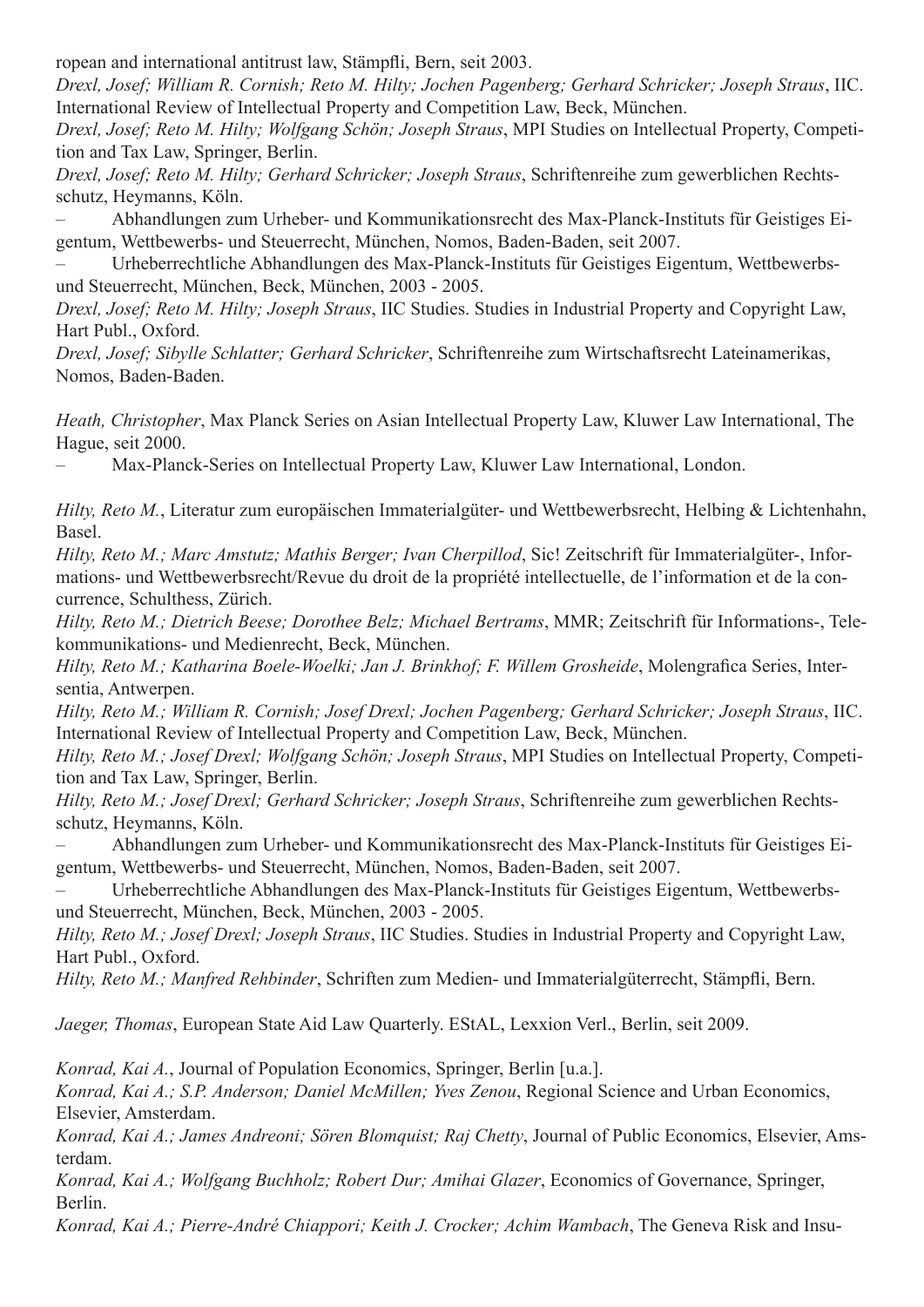rance Review, Palgrave Macmillan, Basingstoke.

*Konrad, Kai A.; Matz Dahlberg; Panu Poutvaara; Rick van der Ploeg*, CESifo Economic Studies, Oxford University Press, Oxford.

*Konrad, Kai A.; Paul Huth*, Journal of Conflict Resolution, Sage Periodicals Press, Thousand Oaks, Calif. *Konrad, Kai A.; Gerold Krause-Junk; K. Littmann; Alois Oberhauser; Dieter Pohmer; K. Schmidt*, Finanzwissenschaftliche Schriften, Lang, Frankfurt am Main.

*Konrad, Kai A.; Michael Lang; Pasquale Pistone; Wolfgang Schön; Kees van Raad*, World Tax Journal, IBFD, Amsterdam.

*Pagenberg, Jochen; William R. Cornish; Josef Drexl; Reto M. Hilty; Gerhard Schricker; Joseph Straus*, IIC. International Review of Intellectual Property and Competition Law, Beck, München.

*Schlatter, Sibylle; Josef Drexl; Gerhard Schricker*, Schriftenreihe zum Wirtschaftsrecht Lateinamerikas, Nomos, Baden-Baden.

*Schön, Wolfgang; Hans-Joachim Böcking; Andreas Cahn; Stefan Simon*, Der Konzern. Zeitschrift für Gesellschaftsrecht, Steuerrecht, Bilanzrecht und Rechnungslegung der verbundenen Unternehmen, Heymanns, Köln.

*Schön, Wolfgang; Josef Drexl; Reto M. Hilty; Joseph Straus*, MPI Studies on Intellectual Property, Competition and Tax Law, Springer, Berlin.

*Schön, Wolfgang; Franz Josef Haas; Paul Kirchhof; Carl Otto Lenz*, Deutsche Steuer-Zeitung. DStZ, Stollfuß Medien, Bonn.

*Schön, Wolfgang; Mathias Habersack; Karsten Schmidt*, Zeitschrift für das gesamte Handelsrecht und Wirtschaftsrecht. ZHR, Verl. Recht & Wirtschaft, Frankfurt am Main.

*Schön, Wolfgang; Rainer Hüttemann*, Rechtsordnung und Steuerwesen, Schmidt, Köln.

*Schön, Wolfgang; Kai A. Konrad; Michael Lang; Pasquale Pistone; Kees van Raad*, World Tax Journal, IBFD, Amsterdam.

*Schön, Wolfgang; Jürgen Lüdicke; Detlev Jürgen Piltz; Franz Wassermeyer*, Internationales Steuerrecht: iStR. Zeitschrift für europäische und internationale Steuer- und Wirtschaftsberatung. Organ der Deutschen Vereinigung für Internationales Steuerrecht, International Fiscal Association, Beck, München.

*Schricker, Gerhard; William R. Cornish; Josef Drexl; Reto M. Hilty; Jochen Pagenberg; Joseph Straus*, IIC. International Review of Intellectual Property and Competition Law, Beck, München. *Schricker, Gerhard; Josef Drexl; Reto M. Hilty; Joseph Straus*, Schriftenreihe zum gewerblichen Rechtsschutz, Heymanns, Köln.

– Abhandlungen zum Urheber- und Kommunikationsrecht des Max-Planck-Instituts für Geistiges Eigentum, Wettbewerbs- und Steuerrecht, München, Nomos, Baden-Baden, seit 2007.

Urheberrechtliche Abhandlungen des Max-Planck-Instituts für Geistiges Eigentum, Wettbewerbsund Steuerrecht, München, Beck, München, 2003 - 2005.

*Schricker, Gerhard; Josef Drexl; Sibylle Schlatter*, Schriftenreihe zum Wirtschaftsrecht Lateinamerikas, Nomos, Baden-Baden.

*Schricker, Gerhard; Joseph Straus*, Gewerblicher Rechtsschutz und Urheberrecht, Internationaler Teil. GRUR; Zeitschrift der Deutschen Vereinigung für Gewerblichen Rechtsschutz und Urheberrecht, Beck, München.

*Straus, Joseph; William R. Cornish; Josef Drexl; Reto M. Hilty; Jochen Pagenberg; Gerhard Schricker*, IIC. International Review of Intellectual Property and Competition Law, Beck, München.

*Straus, Joseph; Josef Drexl; Reto M. Hilty*, IIC Studies. Studies in Industrial Property and Copyright Law, Hart Publ., Oxford.

*Straus, Joseph; Josef Drexl; Reto M. Hilty; Wolfgang Schön*, MPI Studies on Intellectual Property, Competition and Tax Law, Springer, Berlin.

*Straus, Joseph; Josef Drexl; Reto M. Hilty; Gerhard Schricker*, Schriftenreihe zum gewerblichen Rechtsschutz, Heymanns, Köln.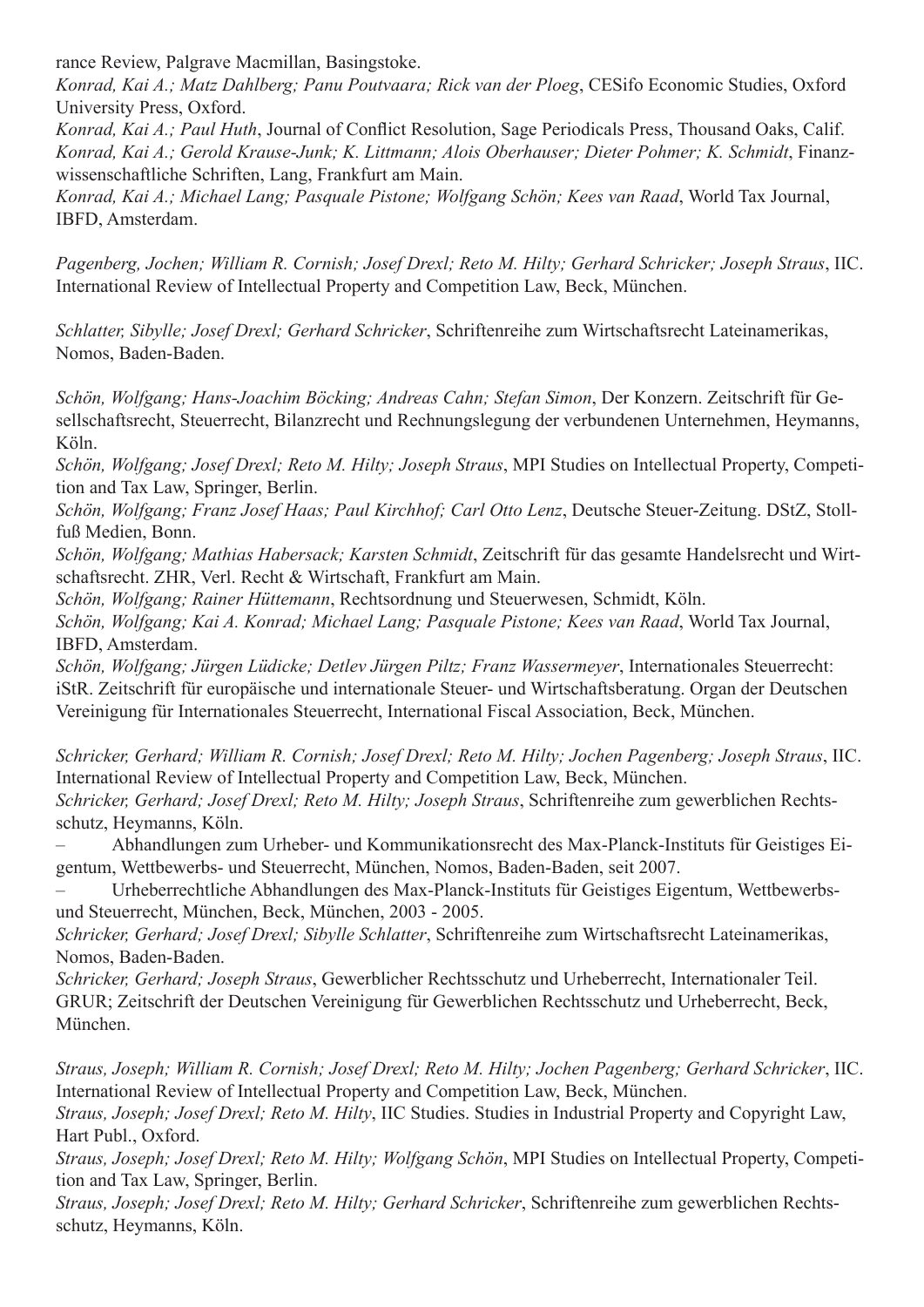– Abhandlungen zum Urheber- und Kommunikationsrecht des Max-Planck-Instituts für Geistiges Eigentum, Wettbewerbs- und Steuerrecht, München, Nomos, Baden-Baden, seit 2007.

– Urheberrechtliche Abhandlungen des Max-Planck-Instituts für Geistiges Eigentum, Wettbewerbsund Steuerrecht, München, Beck, München, 2003 - 2005.

*Straus, Joseph; Gerhard Schricker*, Gewerblicher Rechtsschutz und Urheberrecht, Internationaler Teil. GRUR; Zeitschrift der Deutschen Vereinigung für Gewerblichen Rechtsschutz und Urheberrecht, Beck, München.

*Ullrich, Hanns*, Revue internationale de droit économique, De Boeck, Brüssel.